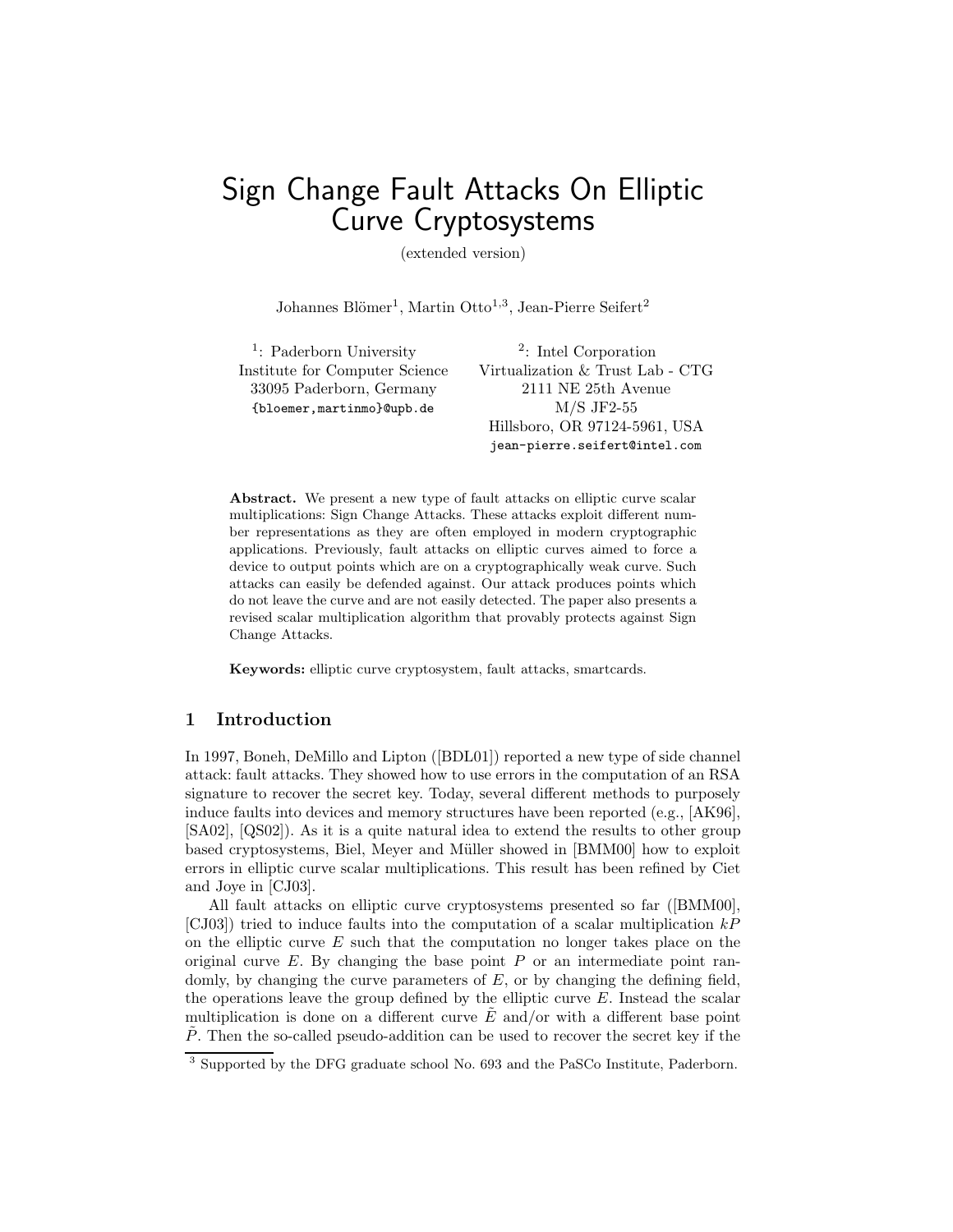point  $k \cdot \tilde{P}$  on the new curve  $\tilde{E}$  allows to solve the discrete logarithm problem at least partially. The disadvantage (or advantage) of the proposed attacks is that there is an obvious and efficient countermeasure: simply check whether the result is a point on the original curve E or not. Transient faults are easily detected and a faulty output is prevented. Permanent faults can be detected if the curve parameters in memory are stored with redundant information that allows to verify data integrity, e.g., CRC sums.

In this paper, we present a new type of fault attacks on elliptic curve scalar multiplication, Sign Change Attacks. Our attack does not change the original curve  $E$  and works with points on the curve  $E$ . We show how sign changes of intermediate points can be used to recover the secret scalar factor. Our attack leads to a faulty output that is a valid point on the original elliptic curve. Then we can use an algorithm similar to the one presented for RSA in [BDL01] to recover the secret scalar factor in expected polynomial time. We present our attack for the NAFbased left-to-right repeated doubling algorithm, because here Sign Change Faults seem to be easier to realize than for other repeated doubling variants (see Section 5). The non-adjacent form (NAF) is a unique signed digit representation of an integer using the digits  $\{-1, 0, 1\}$ , such that no two adjacent digits are both nonzero. However, we stress the fact that the attack can also be used against other scalar multiplication algorithms, e.g., the right-to-left version, binary expansion based repeated doubling, and Montgomery's binary method ([Mon87]) if the ycoordinate is used.

Our attacks show that the basic ideas of [BDL01] carry over to elliptic curve cryptosystems as well. Clearly, the countermeasures described above, namely checking whether the result lies on the original curve, fail to detect Sign Change Attacks. In fact, they even support Sign Change Attacks by holding back a great variety of faulty results if they have been caused by errors other than Sign Change Faults or by imprecise Sign Change Faults. This allows an adversary to use a less precise attack setting for Sign Change Attacks (see Section 5).

We also present a revised version of the basic scalar multiplication algorithm for elliptic curves that is secure against Sign Change Attacks in Section 4. Our countermeasure is motivated by a similar countermeasure by Shamir against attacks on CRT-RSA exponentiations ([Sha99]). We use the original elliptic curve together with a second small curve, which allows to define a larger "combined curve", where the desired scalar multiplication is performed. Using this combined curve, one can check the final result efficiently. We show that this new algorithm is secure against Sign Change Attacks and previously reported attacks. Our analysis proves security against these attacks only, it does not provide a general security proof or security reduction. Research on fault attacks has not yet established a mathematical framework to allow general security claims.

One can also use randomization schemes to counteract a differential fault attack with Sign Change Faults. However, smartcard certification authorities often require that algorithms are secure against fault attacks even without randomization. Moreover, randomization schemes that only randomize the base point are not guaranteed to counteract an SCA, e.g., Coron's third countermeasure in [Cor99, §5.3] or the proposed elliptic curve isomorphism in [JT01b, §4.1].

Alternatively, some scalar multiplication algorithms like Montgomery's Binary Method ( $[Mon87]$ ) can be used without the y-coordinate. Therefore, these methods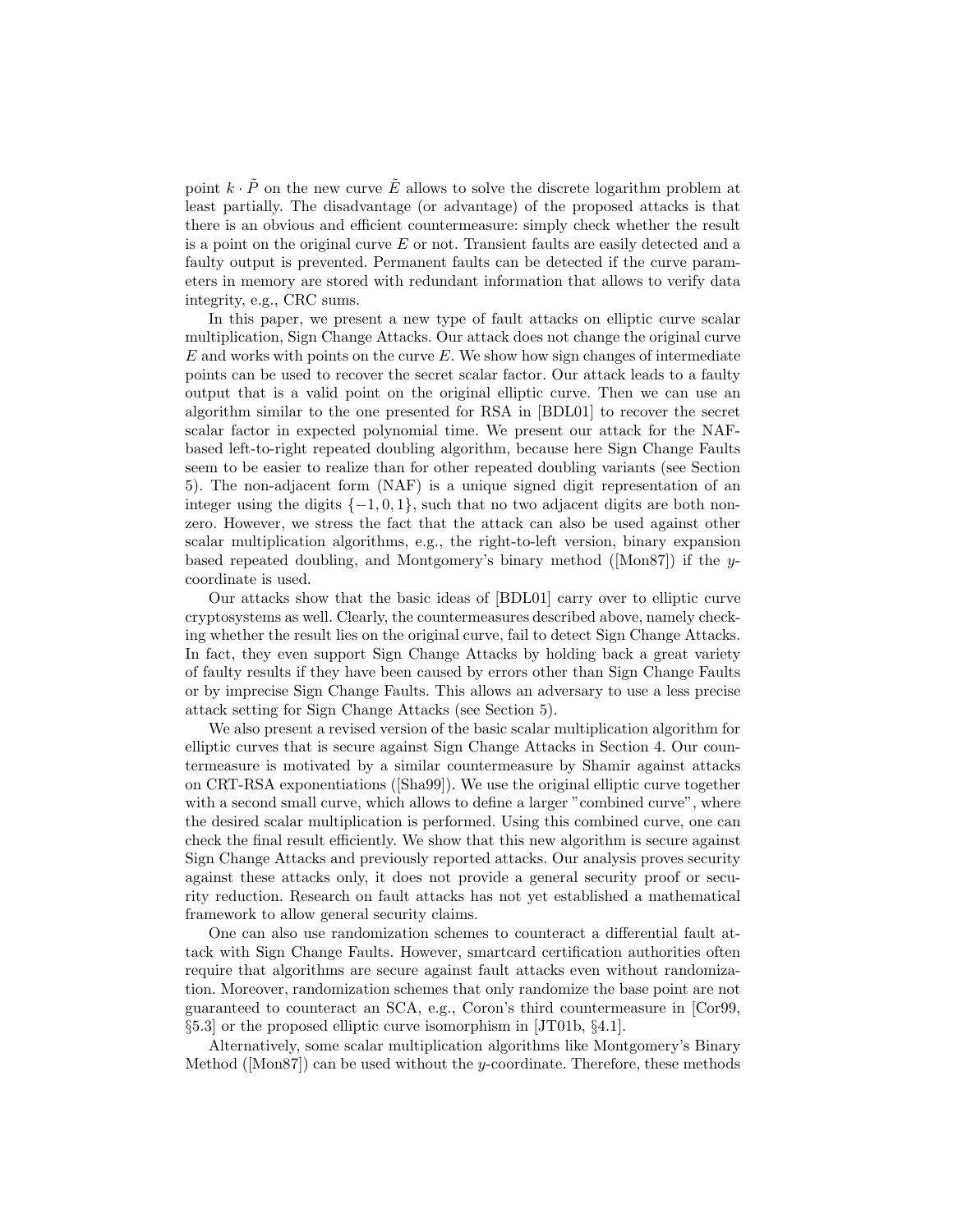cannot be attacked by a Sign Change Attack. However, patent issues prevent the usage of Montgomery's Binary Method and endorse the widespread use of variants of the standard repeated doubling algorithm, mostly based on the NAF. All these standard repeated doubling algorithms are secured by our countermeasure.

The paper is organized as follows: After briefly recalling the basics of elliptic curve arithmetic, we present the Sign Change Attack on Elliptic Curve Scalar Multiplication in Section 3. Section 4 is devoted to presentation and analysis of the proposed countermeasure. In Section 5, we discuss methods to carry out Sign Change Faults in practice. Section 6 concludes the paper.

## 2 Elliptic Curve Cryptography

An elliptic curve over a field  $\mathbb{F}_p$  with  $p > 3$  is defined as the set of points  $(x : y :$  $(z) \in \mathbb{F}_p^3$  that satisfy the projective Weierstraß equation

$$
y^2 z \equiv x^3 + Axz^2 + Bz^3 \mod p. \tag{1}
$$

Moreover,  $\mathcal O$  denotes the point at infinity  $(0:1:0)$ . For coordinates of a point P on a given curve E we write  $P[x]$  to denote the x-coordinate and so forth. The points of  $E$  form an additive group. The elliptic curve  $E$  as well as points on  $E$ can be expressed in a variety of coordinate representations, e.g., affine coordinates, projective coordinates, Jacobian coordinates, Hessian coordinates or mixed coordinates. This paper concentrates on projective representations as defined above. As we do not need to consider the projective addition formula in detail, we refer the reader to the literature for a description of the actual computation of the sum of two projective points. A nice overview of several addition formulas can be found in [CMO98].

In cryptosystems based on elliptic curves, e.g., the ElGamal cryptosystem and its variants, a crucial computation is the scalar multiplication of a public base point  $P$  with a secret scalar factor  $k$ . Attacks aim to recover the value  $k$ . Several implementations of fast scalar multiplication algorithms have been presented in the literature. In Algorithm 1, we present a left-to-right version of the well known repeated doubling algorithm to present our attack. Algorithm 1 already implements a standard countermeasure against random fault attacks in Line 5. This will be further explained in the next section.

## Algorithm 1 (NAF-based Repeated Doubling on an Elliptic Curve  $E$ )

Input: A point P on E, and a secret key  $1 < k < ord(P)$  in non-adjacent form, where n denotes the binary length of  $k$ , i.e. the number of bits of  $k$ 

Output:  $kP$  on  $E$  $#$  init 1 Set  $Q := \mathcal{O}$  $#$  main 2 For i from  $n - 1$  downto 0 do<br>3 Set Q := 2Q Set  $Q := 2Q$ 4 If  $k_i = 1$  then set  $Q := Q + P$  else if  $k_i = -1$  then set  $Q := Q - P$ 5 If Q is not on E then set  $Q := \mathcal{O}$ 6 Output Q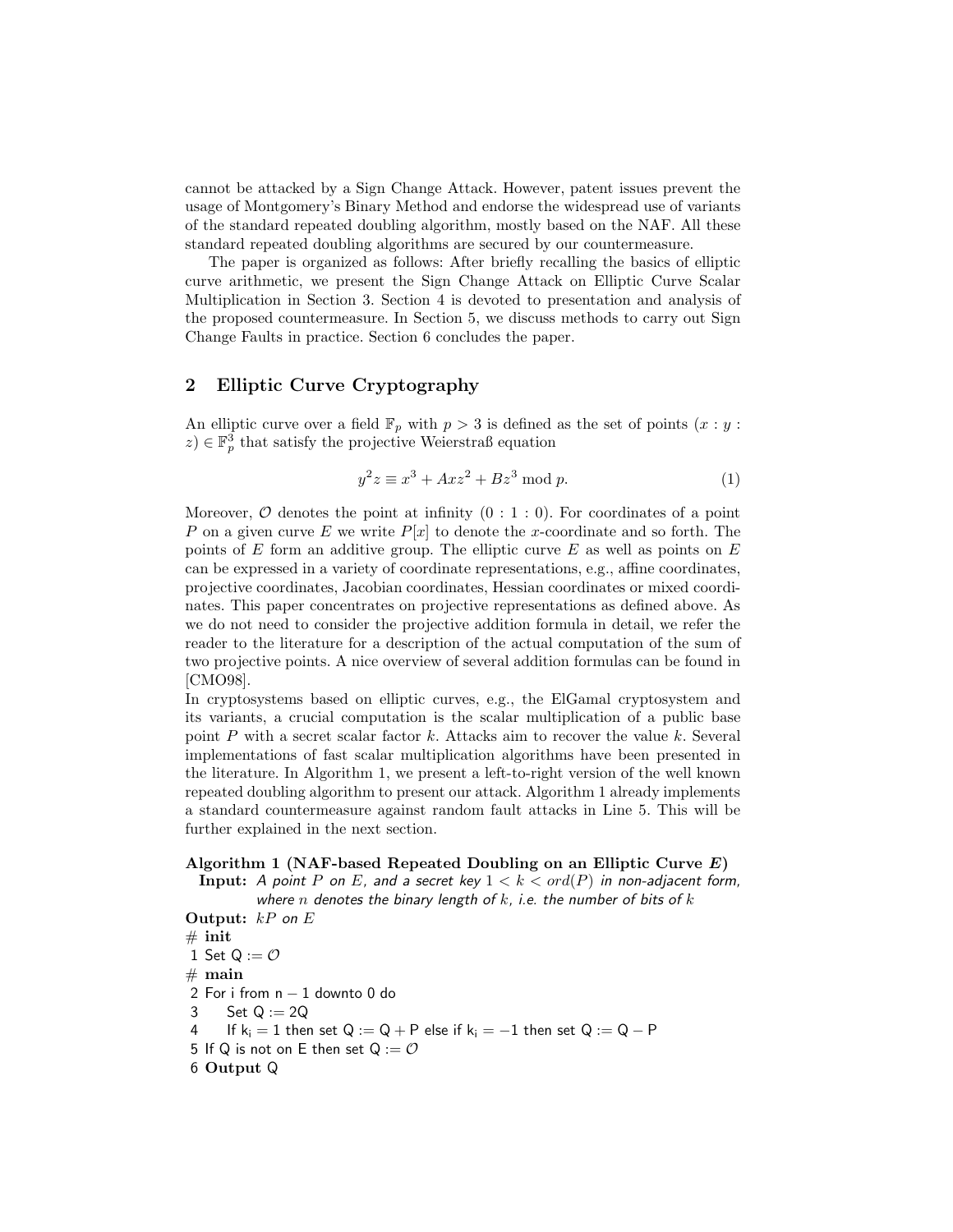In Algorithm 1, we use the non-adjacent form (NAF) representation of the secret scalar k. The performance of most variants of the the classical repeated doubling algorithm will improve if the scalar  $k$  is recoded into non-adjacent form (NAF). The 2-NAF uses digits from  $\{-1,0,1\}$  and ensures that no two adjacent digits are non-zero. It achieves a higher ratio of zeros to non-zeros, which reduces the number of additions/subtractions in the resulting double-and-add-or-subtract method. For details on the NAF, see [Boo51], [Rei60], [JY00], or [OT04]. Using the NAF, subtractions are introduced. Since negating a point on an elliptic curve simply means to change the sign of the y-coordinate, subtractions are cheap operations on elliptic curves. The savings using repeated doubling based on the NAF are 11.11% on average (see [MO90]).

As shown in the full version of this paper, our attack also applies to other scalar multiplication algorithms, e.g., the right-to-left repeated doubling version or Montgomery's binary method where the y-coordinate is used.

## 3 The Sign Change Attack on Elliptic Curve Repeated Doubling

Previous fault attacks on elliptic curve cryptosystems usually assume that the attack changes the elliptic curve E to some different curve E ([BMM00], [CJ03]). This happens if an attack changes the coordinates of a point P to some other value P. The chance that the resulting point P is a valid point on the same curve  $E$ is very low (depending on the fault model). However, scalar multiplication with a faulty base point  $\tilde{P}$  can be interpreted as an operation on a different curve  $\tilde{E}$ . The different curve is defined by the same finite field and the original curve parameter A, but with a different parameter  $B$ . This is possible, because the curve parameter B from the Weierstraß equation (1) is not used in the addition formula.  $\hat{B}$  can easily be computed using the faulty point P.

These attacks succeed in recovering the secret scalar factor  $k$  of  $k\ddot{P}$  if the discrete logarithm problem is solvable for  $k\ddot{P}$  on  $\ddot{E}$ . However, very simple countermeasures defend against these attacks. First, the curve parameters are validated to counteract permanent faults in memory. Then, the result of the scalar multiplication is checked to be a valid point on the curve. If not, an error output results ([CJ03]). The same attacks apply to faults in the curve parameter A or the defining field  $\mathbb{F}_p$ . To protect against these attacks, we incorporated the proposed countermeasure in Line 5 of Algorithm 1.

In this section, we present a fault attack that uses a faulty point on the original curve, which cannot be detected by the aforementioned countermeasures. The basic idea of our attack is to induce a fault into a point such that the sign of the point changes, i.e., such that the sign of the y-coordinate of a point on  $E$  is flipped. Below, we will define the detailed fault model. Section 5 will investigate how such faults can be induced. It will be shown that these attacks are practical.

Starting from Algorithm 1, we will use indices to distinguish between the variable values in the main loop. We will denote the correct final result by Q and a faulty final result by  $Q$ . To avoid ambiguity when referring to intermediate values, we rewrite Lines 3 and 4 as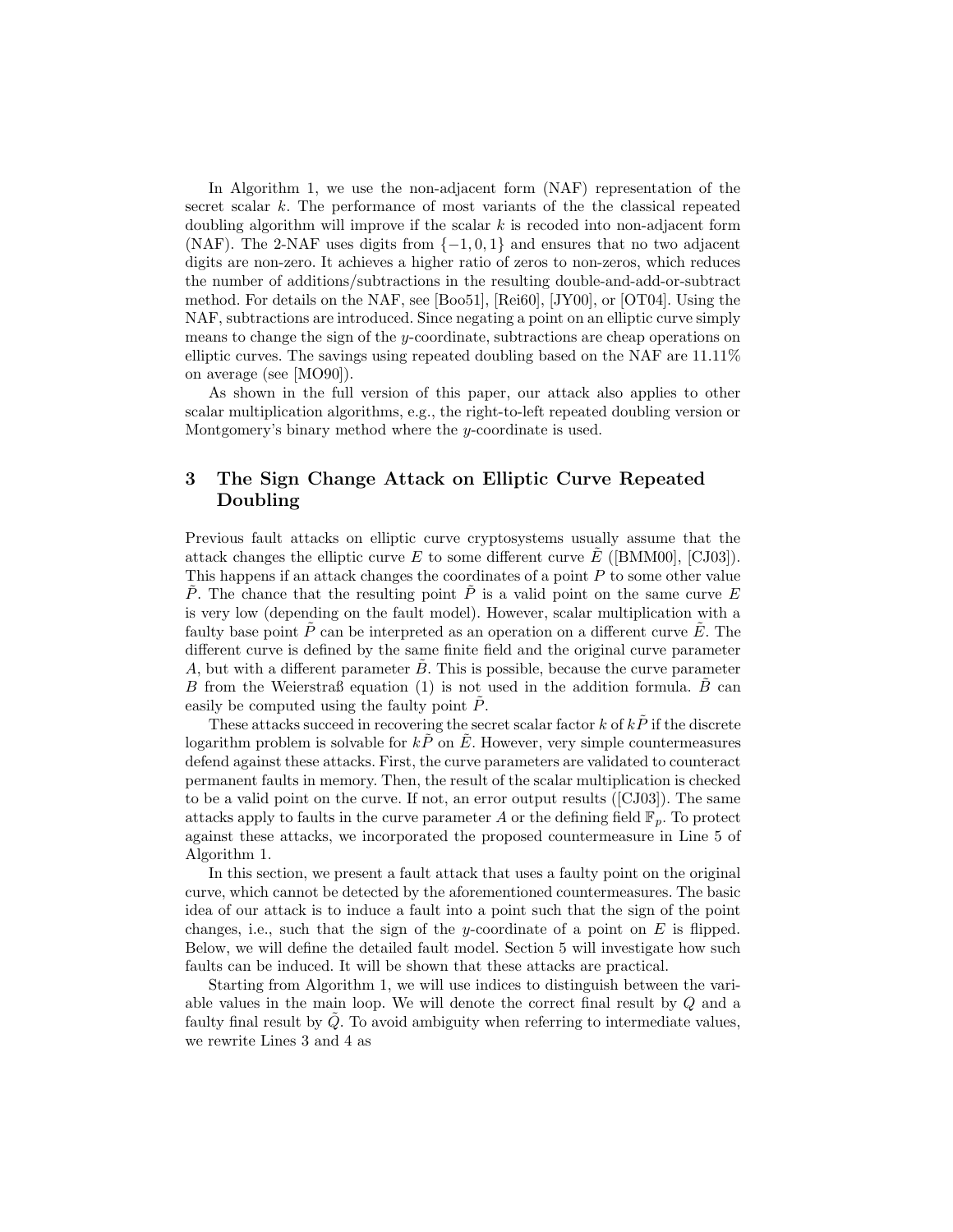3 Set  $Q'_{i} := 2Q_{i+1}$ 4 If  $k_i = 1$  then set  $Q_i := Q'_i + P$ else if k<sub>i</sub> =  $-1$  then set Q<sub>i</sub> := Q'<sub>i</sub> − P  $\sf else \; set \; Q_i := Q'_i$ 

Our Fault Model. In our fault model we assume that an adversary is able to induce a Sign Change Fault (SCF) on a specific elliptic curve point used in Algorithm 1. A Sign Change Fault changes the sign of the y-coordinate of an attacked point, e.g.,  $Q_i'$  on E, such that  $Q_i' \mapsto -Q_i'$ . The adversary does not know in which iteration of the loop the error occurs. However, we assume that the loop iteration determined by  $i$  is chosen i.i.d. according to the uniform distribution. Later in Section 5, we will discuss methods to induce such Sign Change Faults in practice.

Most elliptic curves defined over prime fields, which are recommended by current standards such as ANSI, IEEE, and SEC [IT03], have prime order, i.e., they contain a prime number of points. Therefore, we will assume this property for our curves as well. This fact implies that any point  $P \neq \mathcal{O}$  on E must have the same (large) prime order. We will use this assumption frequently.

We state our attack using an algorithm similar to the attack presented by Boneh, DeMillo and Lipton in [BDL01] on RSA. Similar to [BDL01], we need to be able to mount  $c = (n/m) \log(2n)$  attacks on the same input  $(P, k, E)$  to recover k with probability at least  $1/2$ . Here, m is a parameter that will be defined later. Differently from the attack in  $[BDL01]$ , we need a correct result  $Q$  to verify our test cases — which is indeed a plausible assumption. We use the following result from [BDL01] to bound the number of necessary faulty outputs needed by our attack.

Fact 2 (Number of Necessary Attacks) Let  $x = (x_1, x_2, \ldots, x_n) \in \{0, 1\}^n$ and let M be the set of all contiguous intervals of length  $m < n$  in x. If  $c =$  $(n/m) \cdot \log(2n)$  bits of x are chosen uniformly independently at random, then the probability that each interval in M contains at least one chosen bit is at least  $1/2$ .

## 3.1 Sign Change Attack on  $Q_i'$  in Line 4.

All of the variables in Lines 3 and 4 can be successfully attacked with a Sign Change Attack (SCA). In the following, we present the attack on the variable  $Q_i$  in Line 4 during some loop iteration  $0 \leq i \leq n-1$ . Afterwards, we will briefly describe how to modify the attack for the other variables.

The basic idea of our attack algorithm is to recover the bits of  $k$  in pieces of  $1 \leq r \leq m$  bits. Here, m is chosen to reflect a trade-off between the number of necessary faulty results derived from Fact 2 and the approximate amount  $2^m$  of offline work. Throughout this paper, we assume that  $2^m \ll \#E$ . To motivate the algorithm, assume that a faulty value  $\tilde{Q}$  is given that resulted from an SCF in  $Q_i'$ . We have

$$
\tilde{Q} = -2^{i}Q'_{i} + \sum_{j=0}^{i} k_{j} \cdot 2^{j} \cdot P = -2^{i} \sum_{j=i+1}^{n-1} k_{j} 2^{j-i} P + \sum_{j=0}^{i} k_{j} \cdot 2^{j} \cdot P
$$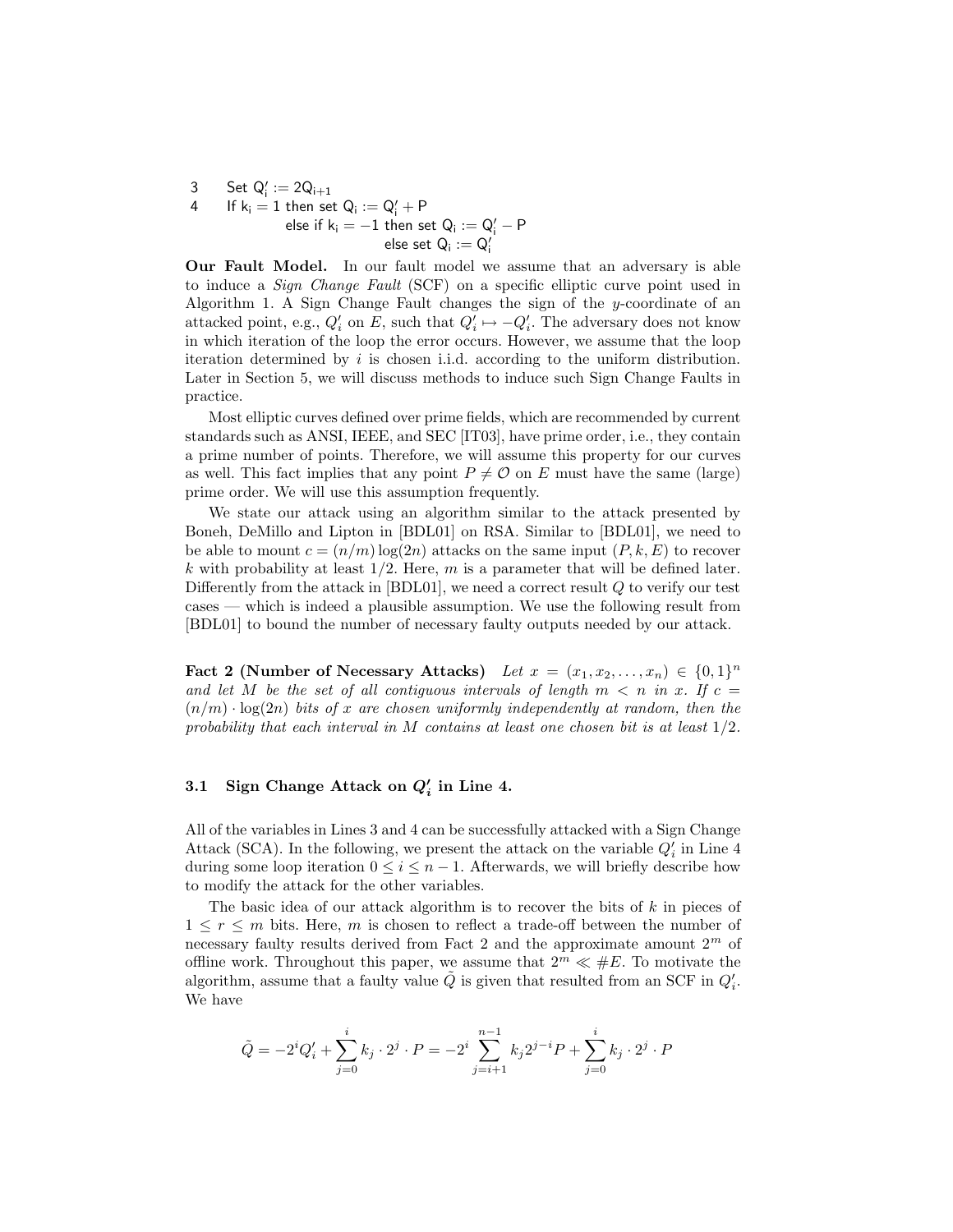$$
= -Q + 2L_i(k) \qquad \text{with } L_i(k) := \sum_{j=0}^{i} k_j 2^j P \tag{2}
$$

$$
= Q - 2H_{i+1}(k) \quad \text{with } H_{i+1}(k) := \sum_{j=i+1}^{n-1} k_j 2^j P = Q - L_i(k). \tag{3}
$$

On the right hand side of Equation (2), the only unknown part is  $L_i(k)$ , which defines a multiple of P. If only a small number of the signed bits  $k_0, k_1, \ldots, k_i$  used in that sum is unknown, these bits can be guessed and verified using Equation (2). This allows to recover the signed bits of k starting from the LSBs. Moreover, based on Equation (3) it is also possible to recover the signed bits of  $k$  starting from the MSBs. As we assume that errors are induced uniformly at random, an adversary may choose freely between these two recovery strategies. In the following, we will use the LSB version based on Equation  $(2)$ . We assume that both  $Q$  and  $Q$  are known. The complete attack is stated as the following algorithm.

## Algorithm 3 (The Sign Change Attack on  $Q_i'$ )

**Input:** Access to Algorithm 1, n the length of the secret key  $k > 0$  in non-adjacent form,  $Q = kP$  the correct result, m a parameter for acceptable amount of offline work.

Output:  $k$  with probability at least  $1/2$ .

- # Phase 1: Collect Faulty Outputs
- 1 Set  $c := (n/m) \cdot log(2n)$
- 2 Create c faulty outputs of Algorithm 1 by inducing a SCF in  $\mathsf{Q}'_{\mathsf{i}}$  for random values of i.
- 3 Collect the set  $S = \{ \tilde{Q} \mid \tilde{Q} \neq Q \}$  is a faulty output of Algorithm 1 on input P $\}.$
- # Phase 2: Inductive Retrieval of Secret Key Bits
- 4 Set s :=  $-1$  indicating the number s + 1 of known bits of k.
- 5 While  $(s < n 1)$  do
- $#$  Compute the known LSB part.
- 6 Set L :=  $2 \sum_{j=0}^{s} k_j 2^{j} P$
- # Try all possible bit patterns with length r  $\leq$  m.<br>7 For all lengths r = 1, 2, , , , m do
- For all lengths  $r = 1, 2, \ldots$  m do
- 8 For all valid NAF-patterns  $x = (x_{s+1}, x_{s+2}, \ldots, x_{s+r})$  with  $x_{s+r} \neq 0$  do  $\#$  Compute the test candidate  $T_x$
- $\#$  Compute the test candidate  $\mathsf{T}_\mathsf{x}$
- 9 Set  $T_x := L + 2 \sum_{j=s+1}^{s+r} x_j 2^{j} P$

 $#$  Verification Step: Verify the test candidate using Equation  $(2)$ 

10 for all  $\tilde{Q} \in S$  do

11 if 
$$
(T_x - \tilde{Q}) = Q
$$
 then

- 12 conclude that  $k_{s+1} = x_{s+1}, k_{s+2} = x_{s+2}, \ldots, k_{s+r} = x_{s+r}$ ,
- 13 set  $s := s + r$ , and continue at Line 5
- # Handle a Zero Block Failure
- 14 If no test candidate satisfies the verification step, then
- 15 assume that  $k_{s+1} = 0$  and set  $s := s + 1$ .
- 16 Verify  $Q = kP$ . If this fails then output "failure".
- 17 Output k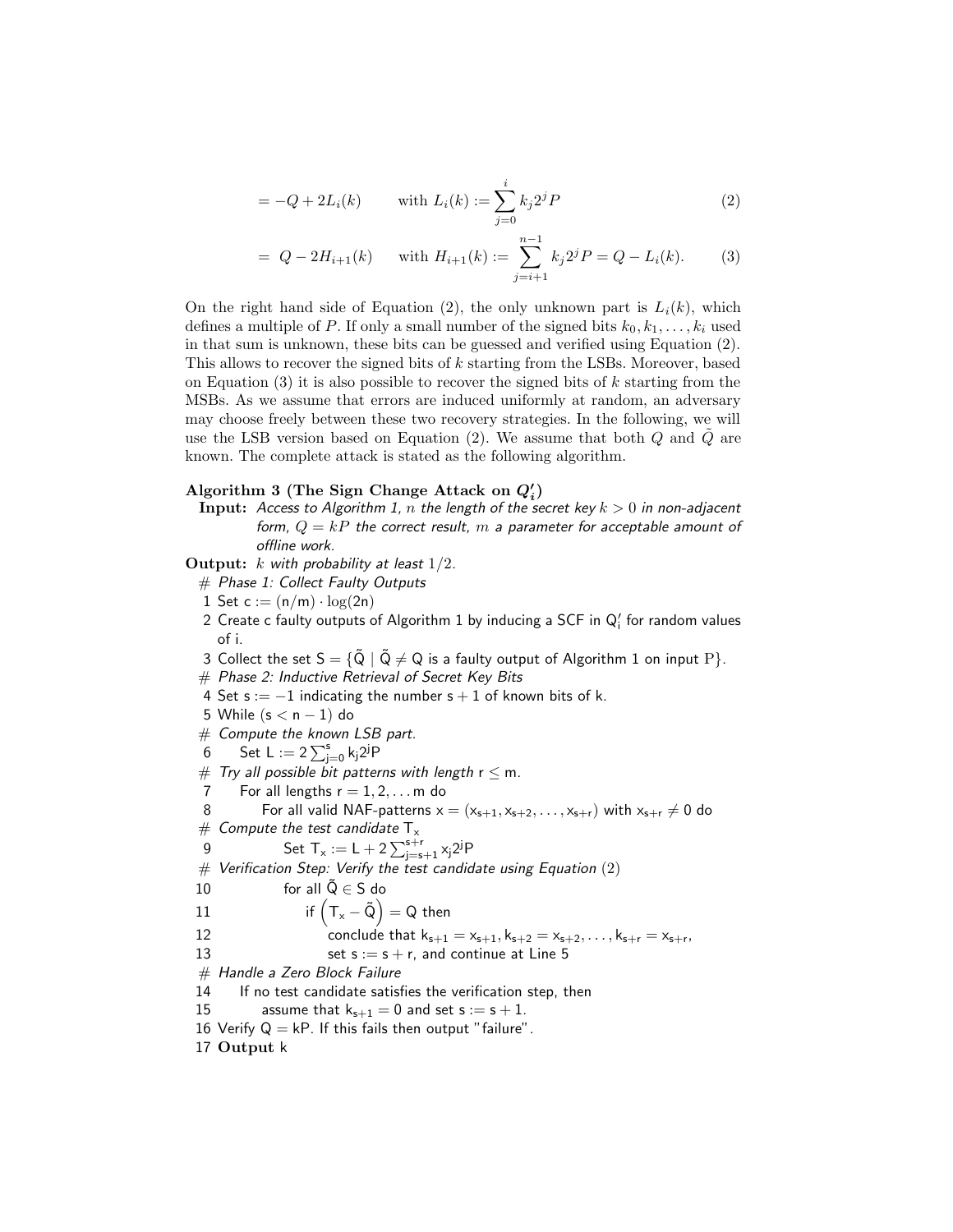Comment. Algorithm 3 has been abbreviated for clarity in two minor details. On the one hand, the highest iteration that suffered a SCF in Line 2 of Algorithm 3 needs not be the last iteration  $n-1$ . Let j be the maximal i such that the value  $Q_i'$ has been attacked. Algorithm 3 only recovers bits of  $k$  up to iteration j. Following Fact 2, we assume a "lucky case", which means that we assume that every interval of length m was targeted by at least one SCF. This only guarantees that  $j \geq n-m$ . Hence, the  $m-1$  most significant bits may not be recovered. However, up to  $m-1$ missing bits can easily be recovered by exhaustive search if  $m$  is small enough. If this fails, the adversary comes to the same conclusion as suggested in Line 16: the guessed bits must be wrong and the attack has failed.

Furthermore, it is clear that given  $n$  as the length of the NAF of  $k$ , Algorithm 3 does not need to test patterns whenever  $s+r \geq n$ . Note that s indicates that the  $s + 1$  least significant bits  $k_0, k_1, \ldots, k_s$  are known. In fact, we may assume that the most significant bit of k is  $k_{n-1} = 1$ , otherwise n cannot be uniquely defined. Therefore, we may assume w.l.o.g. that  $s + r < n - 1$ . Note that we assume  $k > 0$ . We also assume that  $(k_0, k_1, \ldots, k_s, x_{s+1}, \ldots, x_{s+r})$  is always in valid NAF.

We will prove the success of Algorithm 3 in two lemmas. First, we will show that only a correct guess for the pattern of  $k$  can satisfy the verification step in Line 11. Then, we will show that Algorithm 3 will always correctly recover at least the next unknown bit of  $k$ . The second result is based on the assumption that each contiguous interval of  $m$  bits was targeted by at least one Sign Change Fault. This represents the "lucky case" of Fact 2. Before stating the results, we introduce Zero Block Failures.

Definition 4 (Zero Block Failure) Assume that Algorithm 3 already recovered the s + 1 least significant signed bits  $k_0, k_1, \ldots, k_s$  of k. If the signed bits  $k_{s+1}$ ,  $k_{s+2}, \ldots, k_{s+r}$  are all zero and all Sign Change Faults that happened in iterations  $s+1,\ldots,s+m$  really occurred in the first r iterations  $s+1,s+2,\ldots,s+r$ , the situation is called a Zero Block Failure.

A Zero Block Failure is named after the fact that errors in a block of zeros will not be detected as errors within that block. Equation (2) shows that for any s,  $L_s(k)$  $=L_{s+1}(k) = \ldots = L_{s+r}(k)$  for all sequences  $k_{s+1} = 0, k_{s+2} = 0, \ldots, k_{s+r} = 0$ . In this case, the values  $\tilde{Q}_1 = -Q + 2L_s(k)$  and  $\tilde{Q}_2 = -Q + 2L_{s+r}(k)$  are equal. Therefore, given  $\tilde{Q} = -Q + 2L_s(k)$ , Algorithm 3 cannot determine how many zero bits — if any — follow  $k_s$ . Hence, tailing zeros must be neglected, because their number cannot be determined correctly. This is the reason why Algorithm 3 only tests patterns  $x$  which end in  $\pm 1$  in Line 8. However, the fact that tailing zeros do not change the value of Q allows us to write  $Q = -Q + 2L_i(k)$  with  $k_i \neq 0$ for some unknown i if  $\ddot{Q} \neq -Q$ . Moreover, if it is known that  $\ddot{Q} = -Q + 2L_s(k)$ , we may specify i in greater detail. In fact, we have  $\tilde{Q} = -Q + 2L_i(k)$  with  $i :=$  $\max\{j \mid k_j \neq 0 \land j \leq s\}.$  The case where  $\hat{Q} = -Q$ , i.e., when the maximum does not exist, can be represented by choosing  $i = -1$ . This simplification will be used in the following two lemmas.

First, we will investigate the case where a test pattern  $x$  satisfies the verification step. This allows Algorithm 3 to recover the next  $r$  bits of  $k$ .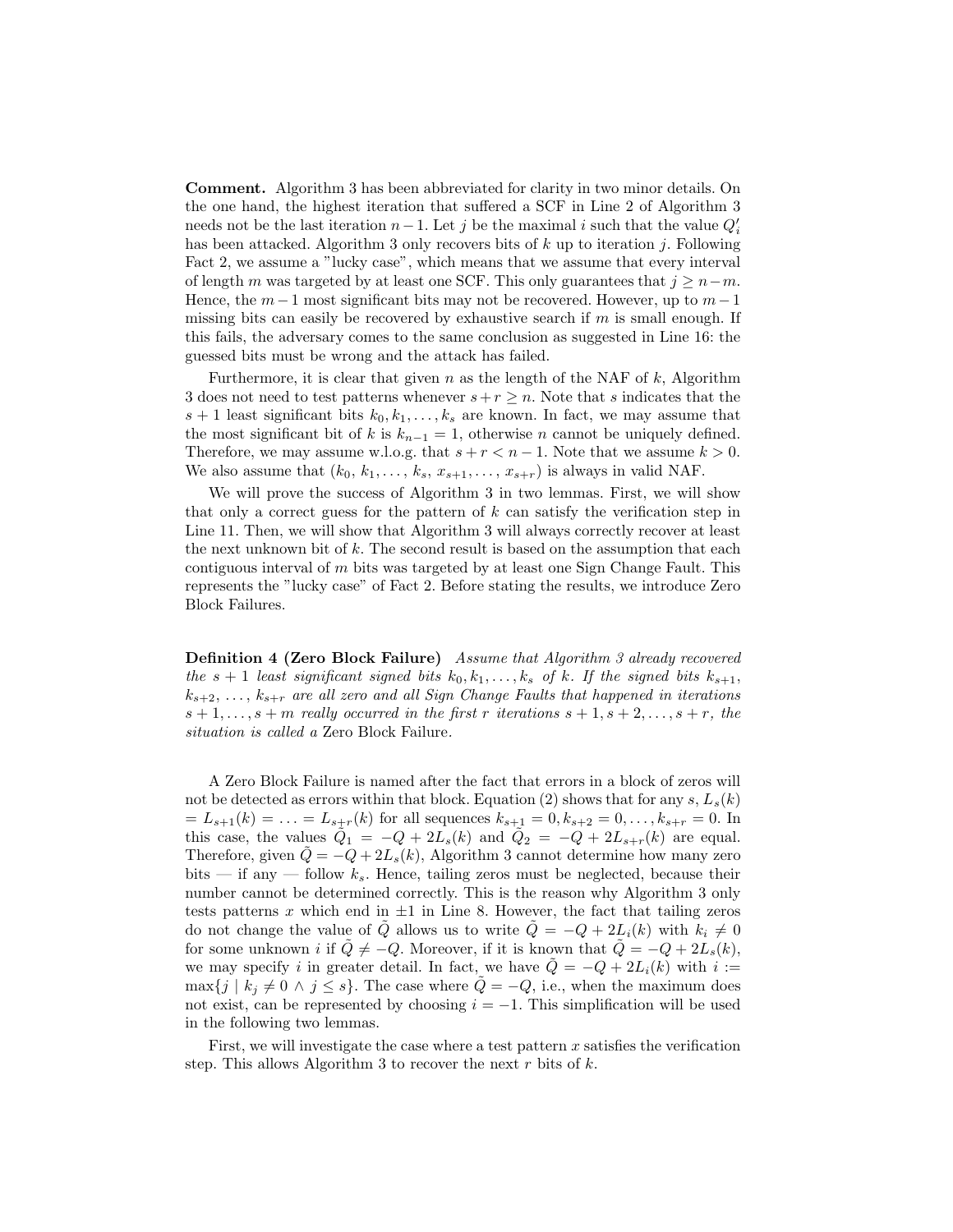**Lemma 5 (No False Positives)** If Algorithm 3 computes a test bit pattern  $x$ such that  $T_x$  satisfies the verification step in Line 11 for some  $Q \in S$ , then x is the correct bit pattern.

Proof. Assume that the verification step is satisfied for a given test bit pattern  $x = (x_{s+1}, \ldots, x_{s+r})$  with  $1 \leq r \leq m$  and  $x_{s+r} \neq 0$ , x in non-adjacent form. We assume that we have a false positive, i.e., the pattern  $x$  is different from the corresponding pattern of k, namely  $k_{s+1}, k_{s+2}, \ldots, k_{s+r}$ . Hence, there must be a faulty result  $\hat{Q} \in S$  that satisfies the verification step in Line 11 together with this x. The verification step in Line 11 yields  $\mathcal{O} = T_x - \tilde{Q} - Q$ . We use Line 9 of Algorithm 3 to express  $T_x$  and Equation (2) to express  $\tilde{Q}$  in detail. As explained above, we may assume that  $Q = -Q + 2L_i(k)$  with  $k_i \neq 0$ . We have

$$
\mathcal{O} = \left(2 \cdot \sum_{j=0}^{s} k_j 2^j P + 2 \cdot \sum_{j=s+1}^{s+r} x_j 2^j P \right) - \left(-Q + 2 \cdot \sum_{j=0}^{i} k_j 2^j P\right) - Q
$$

$$
= 2 \cdot \left(\sum_{j=0}^{s} k_j 2^j + \sum_{j=s+1}^{s+r} x_j 2^j - \sum_{j=0}^{i} k_j 2^j\right) \cdot P = R_x \cdot P \tag{4}
$$

$$
\left(0 \quad \text{if } j < \min(i, s)\right)
$$

where 
$$
R_x = 2 \cdot \sum_{j=0}^{\max(i, s+r)} y_j 2^j
$$
 and 
$$
y_j = \begin{cases} 0 & \text{if } j \le \min(i, s) \\ k_j & \text{if } i < j \le s \\ (x_j - k_j) & \text{if } s < j \le \min(i, s+r) \\ x_j & \text{if } \max(i, s) < j \le s+r \\ -k_j & \text{if } s+r < j \le i. \end{cases}
$$

Equation (4) implies that either  $R_x = 0$  or  $R_x$  is a multiple of the order of P. **Case 1.** Assume that  $R_x = 0$ . This is easily shown to be impossible. It implies that  $R_+ = R_-$ , i.e., both sums are valid NAF representations of the same number. As the NAF is unique, this implies that both representations are equal. Hence, all digits are equal in contradiction to the assumption that there is as least one  $x_j \neq k_j$ with  $s + 1 \leq j \leq s + r$ .

**Case 2.** Assume that  $R_x \neq 0$  is a multiple of the order of P on E. We know that  $\operatorname{ord}(P) = \#E \gg 2^m$  as  $\#E$  is prime. Therefore,  $\#E$  divides  $R_x$ . If  $i = -1$ , i.e.,  $\tilde{Q} = -Q$ , we have  $R_x \cdot P = T_x$ . As we may assume that  $s + r < n - 1$  as explained above, we have  $R_x < \#E$ . This contradicts our assumption that  $\#E$  divides  $R_x$ . If  $0 \le i \le s$ , we have  $R_x = 2^{i+2} \cdot R'_x$  with  $|R'_x| < 2^{s+r-i} < 2^{n-1-i} \le k < \#E$ . Therefore,  $\#E$  cannot divide  $R_x$ . If  $s + 1 \leq i \leq s + r$ , we have  $R_x = 2^{s+2} \cdot R'_x$ with  $|R'_x| < 2^{m+1}$ . Again,  $\#E$  cannot divide  $R_x$ . For  $s + r < i < n-1$ , we have  $R_x = 2^{s+2} \cdot R'_x$  with  $|R'_x| < 2^{i-s+1} \leq 2^{n-2-s+1} \leq 2^{n-1} \leq k < \#E$ . Therefore, #E cannot divide  $R_x$ . The last case,  $i = n - 1$ , is impossible. It would imply that  $Q_i' = \mathcal{O}$  has been attacked, where no Sign Change Fault can be induced, i.e.,  $Q = Q$ . However, we explicitely prevent values  $Q = Q$  from being members of the set S in Line 3 of Algorithm 3. Therefore, Case 2 is impossible.

Lemma 4 has shown that if Algorithm 3 has found a test pattern  $x$ , it correctly represents the corresponding bit pattern of  $k$ . This result can be used to show that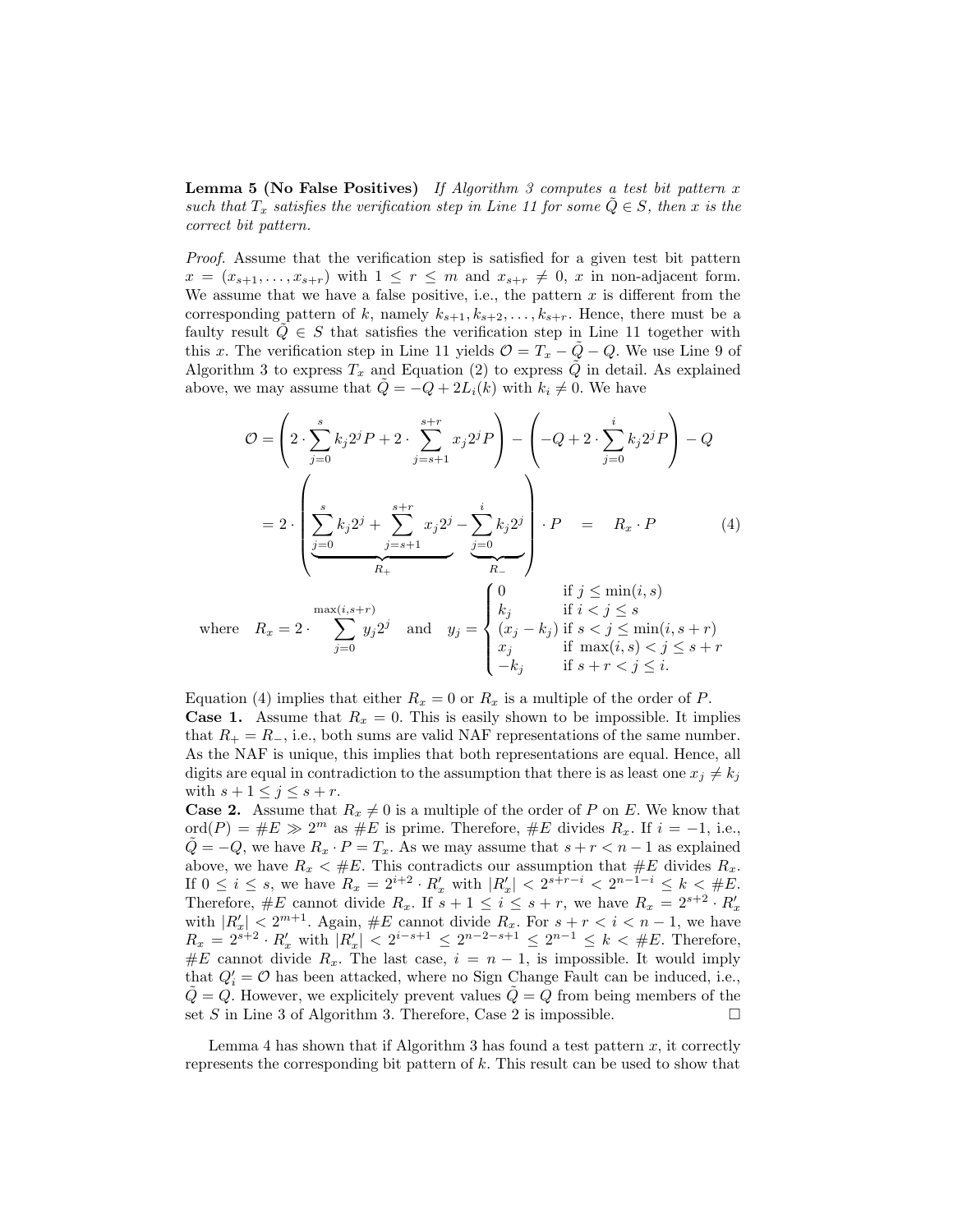whether Algorithm 3 find a test pattern  $x$  or not, it always recovers the correct next bits of k.

**Lemma 6 (Correct Recovery)** We assume that the bits  $k_0, k_1, \ldots, k_s$  of k have already been computed by Algorithm 3. Furthermore, we assume that a Sign Change Fault was induced into the intermediate value  $Q_i'$  in Line 4 of Algorithm 1 for some  $i \in \{s+1, s+2, \ldots, s+m\}.$ 

Then, in order to recover the next signed bit  $k_{s+1}$ , Algorithm 3 will be in one of two cases: In the first case, it finds a test bit pattern  $x = (x_{s+1}, x_{s+2}, \ldots, x_{s+r})$ ,  $r \leq m$ , that satisfies the verification step in Line 11 and concludes that  $k_j = x_j$  for all  $s + 1 \leq j \leq s + r$  in Line 12. In the second case, it detects a Zero Block Failure and concludes that  $k_{s+1} = 0$  in Line 15. In both cases, the conclusion is correct and between  $1$  and  $r$  bits of  $k$  are recovered correctly.

Proof. We will investigate the two cases of the lemma separately.

**Case 1.** Assume that Algorithm 3 finds a test bit pattern  $x = (x_{s+1}, x_{s+2}, \ldots, x_{s+2})$  $x_{s+r}$ ) that satisfies the verification step in Line 11. According to Lemma 5, there cannot be a false positive and  $x$  correctly represents the bit pattern of  $k$ . Therefore, the conclusion  $k_j = x_j$  for all  $s + 1 \leq j \leq s + r$  is correct.

**Case 2.** Assume that Algorithm 3 does not find a test bit pattern  $x$  that satisfies the verification step. In this case, a Zero Block Failure is conjectured by Algorithm 3 and it sets  $k_{s+1} = 0$ .

We assume that this conjecture is wrong. We know by the assumption in the lemma that at least one of the iterations  $s + 1, s + 2, \ldots, s + m$  was targeted by a Sign Change Fault. Let  $Q \in S$  be the faulty output of such an attack, i.e.,  $Q = -Q + 2L_i(k)$  with  $s + 1 \leq i \leq s + m$  according to Equation (2). If the conjecture that we have a Zero Block Failure is wrong, we know by Definition 4 that we may choose  $\tilde{Q}$  such that at least one of the bits  $k_{s+1}, k_{s+2}, \ldots, k_i$  is not zero. This implies that we may write  $\tilde{Q} = -Q + 2L_w(k)$  with  $w := \max\{j \mid k_j \neq j\}$  $0 \wedge s + 1 \leq j \leq i$  as explained above. Now it is easy to see that the test bit pattern  $0 \neq x = (k_{s+1}, k_{s+2}, \ldots, k_{w-1}, k_w)$  of length  $1 \leq r \leq m$  satisfies the verification step. This means that the value  $T_x$  defined in Line 9 of Algorithm 3 correctly represents  $2L_w(k)$ . Therefore, a valid test pattern x exists and Algorithm 3 will find a value for  $k_{s+1}$  in Line 12. Therefore, the assumption that a Zero Block Failure is detected incorrectly must be wrong.  $\Box$ 

The results of the previous lemmas are summarized in the following theorem.

Theorem 7 (Success of the Proposed Sign Change Attack) Algorithm 3 succeeds to recover the secret scalar multiple k of bit length n in time  $O(n \cdot 3^m \cdot c \cdot M)$ with probability at least  $1/2$ . Here,  $c = (n/m) \cdot \log(2n)$  and M is the maximal cost of a full scalar multiplication or a scalar multiplication including the induction of a Sign Change Fault.

Proof. The results of Lemma 5 and Lemma 6 rely on the assumption that every contiguous interval of length  $m$  was targeted by at least one Sign Change Fault in Line 2 of Algorithm 3. According to Fact 2, this assumption holds with probability  $1/2$  if  $c = (n/m) \cdot \log(2n)$  faulty results are collected. This requires c scalar multiplications with the ability to induce a SCF.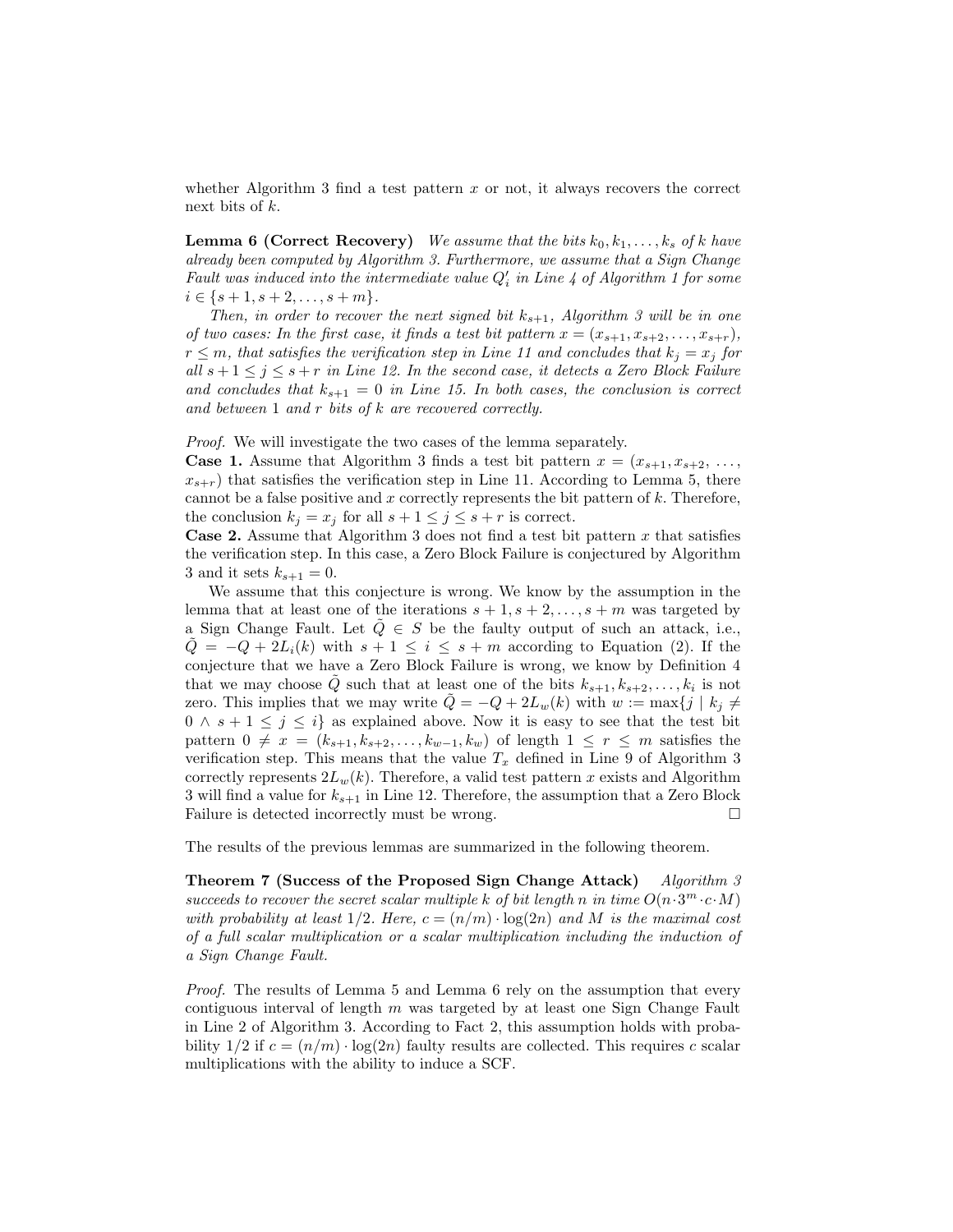According to Lemma 6, every iteration of the while loop of Algorithm 3 recovers at least a single bit of the secret scalar  $k$ . Therefore, at most  $n$  iterations are needed. The worst case occurs when  $k = 2^{n-1}$  and no SCF was induced into  $Q_{n-1}$  while Algorithm 3 created the set of faulty outputs in Line 2. As all bits but the most significant are zero, only Zero Block Failures would occur, allowing to recover only a single bit in each iteration of Algorithm 3.

In a single iteration, Algorithm 3 tests clearly less than  $3<sup>m</sup>$  test bit patterns, since every pattern consist of the three digits  $-1$ , 0, and 1. Every test bit pattern x yields a test candidate  $T_x$  using one scalar multiplication in Line 9. Obviously, some speedups could be applied, e.g., storing  $T_x$  allows to compute a new  $T_x$  using a single addition. Note that the precomputation of L in Line 6 already represents a speed up. For each test candidate  $T_x$ , at most c point additions and comparisons need to be done in Line 11. To present a short result, we simply treat the addition and comparison cost of Line 11 as a full scalar multiplication. If all possible bits of  $k$ have been recovered, a last full scalar multiplication must be applied to differentiate between Zero Block Failures and a real failure.

Altogether, the worst case running time of Algorithm 3 is  $O((c + n3^m c + 1) \cdot M)$ where  $c = (n/m) \cdot \log(2n)$  and M is the maximal cost of a full scalar multiplication or a scalar multiplication including the induction of a Sign Change Fault. or a scalar multiplication including the induction of a Sign Change Fault.

#### 3.2 Other Attacks

The basic idea of Algorithm 3 can also be used for Sign Change Attacks on all other variables used inside the loop in Algorithm 1. An attack on  $Q_{i+1}$  in Line 3 yields the same algorithm as an attack on  $Q_i'$  in Line 3 or 4. An attack on  $Q_i$  in Line 4 yields  $\tilde{Q} = 2L_{i-1}(k) - Q$ , therefore, Algorithm 3 can also be used for this case.

An attack on the variable  $Q_{i+1}$  in Line 3 of Algorithm 1 can be used for another SCA if it is possible to attack just one of the two copies of  $Q_{i+1}$ . In this case, an SCF induced into  $Q_{i+1}$  yields  $Q_i' = \mathcal{O}$  and  $\tilde{Q} = L_i(k)$ . Algorithm 3 can be used to recover the bits of  $k$  starting from the LSBs with a modified verification step  $Q - T_x = \mathcal{O}$ . This attack does not need to know a correct result Q.

Another attack can be mounted if it is possible to change the sign of the base point P in Line 4. In this case, we have  $\tilde{Q} = Q - 2k_i 2^i P$  if the error is transient. Algorithm 3 can be used if the verification step is modified accordingly. Moreover, a larger number of faulty values must be collected as these SCFs require a block length of  $m = 1$ , which increases the cost significantly. If the error in P is permanent, we have  $Q = Q - 2L_i(k)$ . Algorithm 3 can also be used for this case. However, attacks on P should be considered much less probable than attacks on the other variables. As P is the base point, it is stored in long term memory. Permanent errors could therefore easily be detected by rechecking.

As shown in the full paper, the ideas presented in this section carry over to the NAF-based right-to-left repeated squaring version and to the binary expansion based versions. Sign Change Attacks can also be used against Montgomery's binary method [Mon87] if the  $y$ -coordinate is used.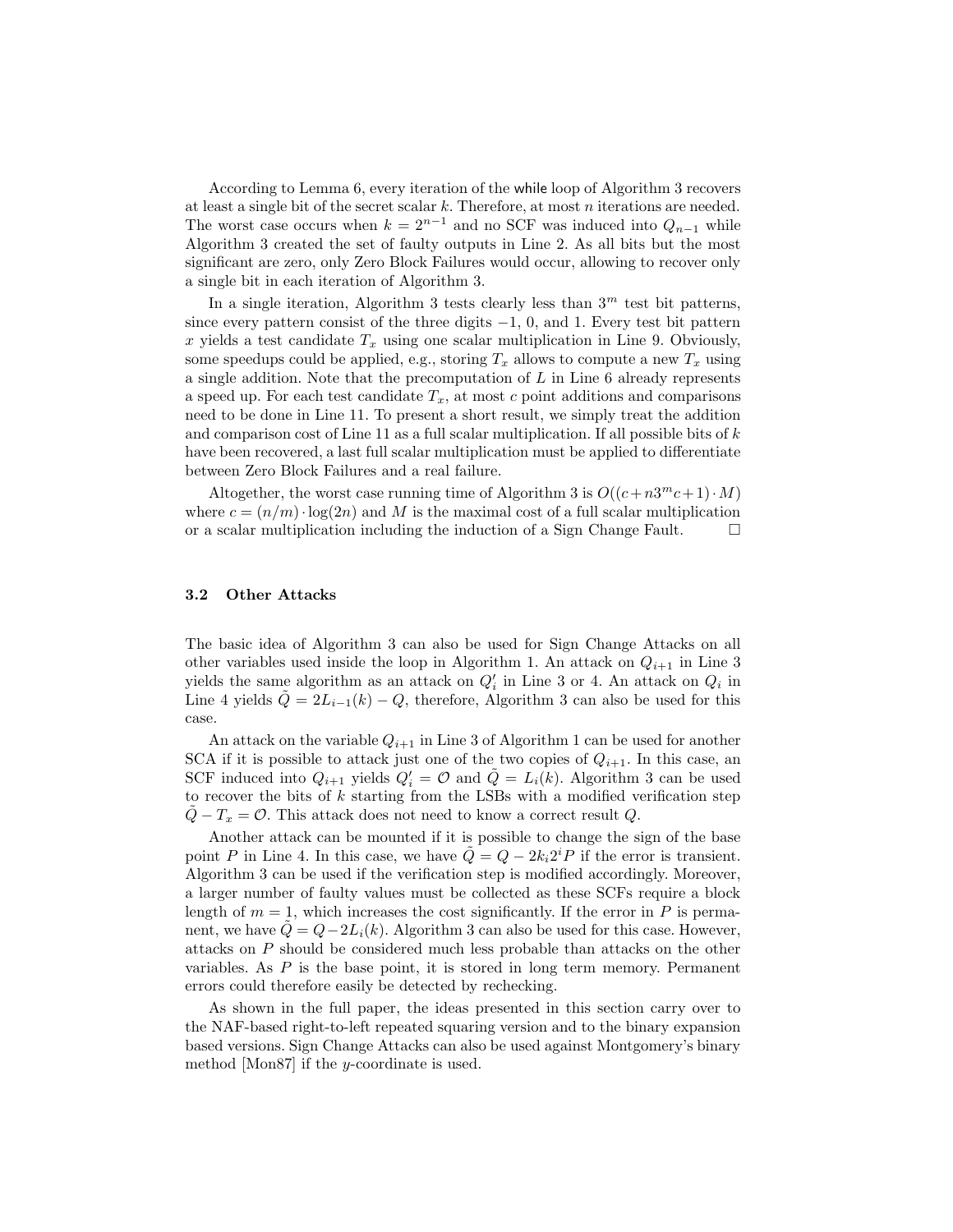#### 4 Countermeasures

Clearly, the countermeasure against the attacks proposed in [BMM00] and [CJ03], namely a test if the final result is on the original curve, does not counteract our attacks. The faulty values are bound to be on the curve. Checking whether a point lies on a given curve even helps an attacker to detect and eliminate unsuccessful Sign Change Faults. A quite natural countermeasure against Sign Change Faults, which change the sign of the y-coordinate of an intermediate point, is to use Montgomery's binary method, where the y-coordinate is not needed, cf. [Mon87]. However, several patents prevent its widespread application and endorse the use of other variants of repeated doubling. Additionally, some variants of the ElGamal cryptosystem embed messages in both coordinates (cf. [GG99, § 20.6]) and may wish to use a scalar multiplication method, where both coordinates are computed simultanously. As a consequence, variants of the well-known repeated doubling algorithm, mostly based on the non-adjacent form of the secret scalar factor, are widely employed in modern elliptic curve based systems.

Additionally, as explained in the introduction, randomization could be used to protect against Sign Change Attacks. However, a variety of randomization strategies do not thwart our attack. As an alternative countermeasure against Sign Change Attacks (SCA), we propose a modified scalar multiplication algorithm presented as Algorithm 8. It adds little overhead at the benefit of checking the correctness of the final result. Moreover, it can be based on any scalar multiplication algorithm which does not need field divisions. We will present our countermeasure in the remainder of this section and analyze it using the NAF-based version presented as Algorithm 1. The countermeasure has been motivated by Shamir's countermeasure against attacks on CRT-RSA exponentiations [Sha99].

We first explain the basic idea of the countermeasure. For the modified algorithm, we assume that the curve  $E = E_p$  is defined over a prime field  $\mathbb{F}_p$ , i.e., we have  $E_p := E(\mathbb{F}_p)$ . Furthermore, we choose a small prime t of about 60 – 80 bits to form the "small" curve  $E_t := E(\mathbb{F}_t)$ . We now want to compute the scalar multiple  $kP$  in a way such that the result can easily be checked on  $E_t$  but also yields the correct result on  $E_p$ . To do so, we define an elliptic curve  $E_{pt}$  over the ring  $\mathbb{Z}_{pt}$ . This curve  $E_{pt}$  is defined with parameters  $A_{pt}$  and  $B_{pt}$  such that  $A_{pt} \equiv A_p \mod p$ ,  $A_{pt} \equiv A_t \mod t$  and  $B_{pt} \equiv B_p \mod p$ ,  $B_{pt} \equiv B_t \mod t$ . Here,  $A_p$  and  $A_t$  denote the A-parameters and  $B_p$  and  $B_t$  denote the B-parameters in Equation (1) of  $E_p$ and  $E_t$  respectively. Both  $A_{pt}$  and  $B_{pt}$  can be easily computed using the Chinese Remainder Theorem, although  $B_{pt}$  is not needed in the addition formula. As the base point  $P_p := P$  is not guaranteed to exist on  $E_t$ , we also choose a base point  $P_t$ on  $E_t$  and use the combined point  $P_{pt}$  as the base point for the scalar multiplication in  $E_{pt}$ . Here,  $P_{pt}$  is computed using the Chinese Remainder Theorem in the same manner as  $A_{pt}$  and  $B_{pt}$  above, i.e.  $P_{pt}[u] \equiv P_{p}[u] \mod p$  and  $P_{pt}[u] \equiv P_{t}[u] \mod t$ for all  $u \in \{x, y, z\}$ . We will refer to  $E_{pt}$  as the "combined curve" of  $E_p$  and  $E_t$ . Computing  $Q = kP_{pt}$  on  $E_{pt}$  allows to verify the result on the small curve  $E_t$ .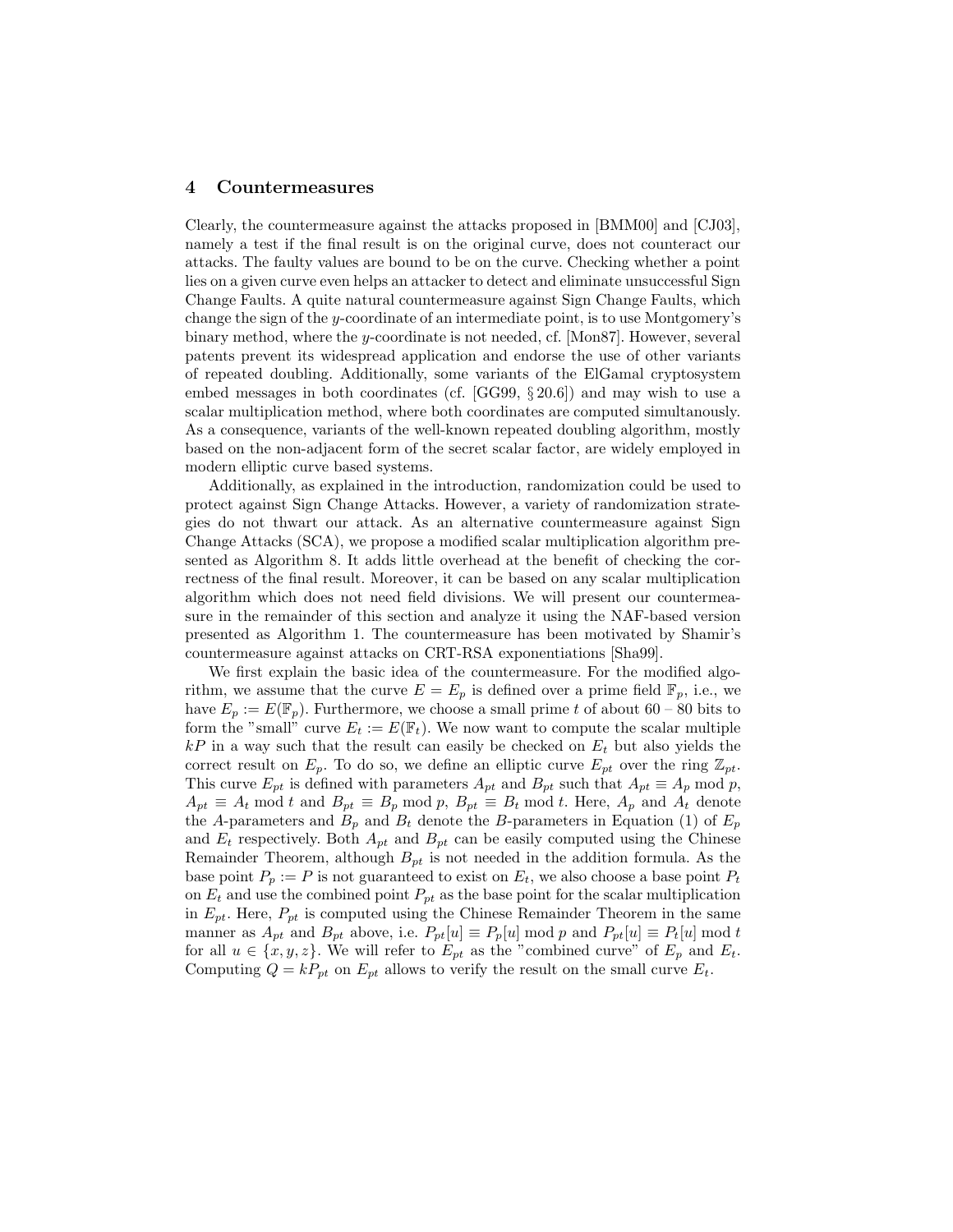Algorithm 8 (Sign Change Attack Secure Scalar Multiplication)

**Input:** A point P on  $E_p$ , and a secret key  $1 < k < ord(P)$ , where n denotes the binary length of  $k$ , i.e., the number of bits of  $k$ 

**Output:**  $kP$  on  $E_p$ 

 $#$  offline initialization (i.e., at production time)

1 Choose a prime t and an elliptic curve  $E_t$ 

2 Determine the combined curve  $E_{pt}$ 

 $#$  main part

3 Set  $Q := kP_{pt}$  on  $E_{pt}$  (e.g., using Algorithm 1)

4 Set  $R := kP_t$  on  $E_t$  (e.g., using Algorithm 1)

5 If  $R \neq Q$  mod t then output "failure".

6 Else output Q on E<sup>p</sup>

Scalar Multiplication is used twice, once in Line 3 and once in Line 4. For the algorithm used, we assume that it features a check of the final result that returns  $\mathcal O$  if the result is not a valid point on the curve (e.g., Line 5 of Algorithm 1). In the case where  $E_{pt}$  is used, we assume for simplicity that this check is performed both modulo p and modulo t, i.e., both on  $E_p$  and on  $E_t$ .

On the Choice of  $E_p$  and  $E_t$ . For the security of our countermeasure against Sign Change Attacks, we assume that both  $E_p$  and  $E_t$  have prime order. Both curves are chosen independently, which allows to use recommended curves (e.g., by  $[\text{SEC00}]$  for  $E_p$ . The security analysis will show that the security depends on the order of  $P_t$  on  $E_t$ . This does not require  $E_t$  to be secret. Moreover, it also does not require  $\#E_t$  to be prime. It is sufficient to choose a curve  $E_t$  and a point  $P_t$  such that the order of  $P_t$  on  $E_t$  is large. We will specify a minimal size for the order of  $P_t$  on  $E_t$  later. Finding such a curve  $E_t$  is feasible as shown in [BSS99, §VI.5] or [Kob91]. We also present a detailed analysis for this task in Appendix A.

#### 4.1 Analysis of the Countermeasure.

We first show that Algorithm 8 computes the correct result if no error occurs. Algorithm 8 uses  $E_t$  to check the result of the scalar multiplication from Line 3. If  $Q = kP$  on  $E_{pt}$ , then  $Q = kP$  on  $E_t$  as well. This is evident from modular arithmetic. Note that any of the three exceptional cases in the addition formula  $(P_1, P_2 = \mathcal{O}$  or  $P_1 = -P_2$ ) can only occur if any of the intermediate results or the final result is equal to  $O$ . However,  $Q_i = O$  on  $E_{pt}$  implies that  $Q_i = O$  on both  $E_p$  and  $E_t$ . As  $k < \#E_p$ , this may never happen. Hence, if no error occurred, Q is a valid point on both  $E_p$  and  $E_t$ . Given this fact, it is straightforward to see that  $R = Q$  on  $E_t$ .

It remains to show that the proposed algorithm is secure against known Fault Attacks. For our analysis, we assume that Algorithm 1 has been chosen as the scalar multiplication algorithm, although the result holds for other scalar multiplication algorithms as well. To counteract fault attacks with random faults induced into any of the parameters used in Line 3 of Algorithm 8, we implement the countermeasure proposed by [BMM00] and [CJ03]. It requires checking whether the result of a scalar multiplication is a valid point on the original curve before returning a value. This check has been included as an integral part of Algorithm 1. Therefore, we concentrate on security against Sign Change Attacks on Line 3 of Algorithm 8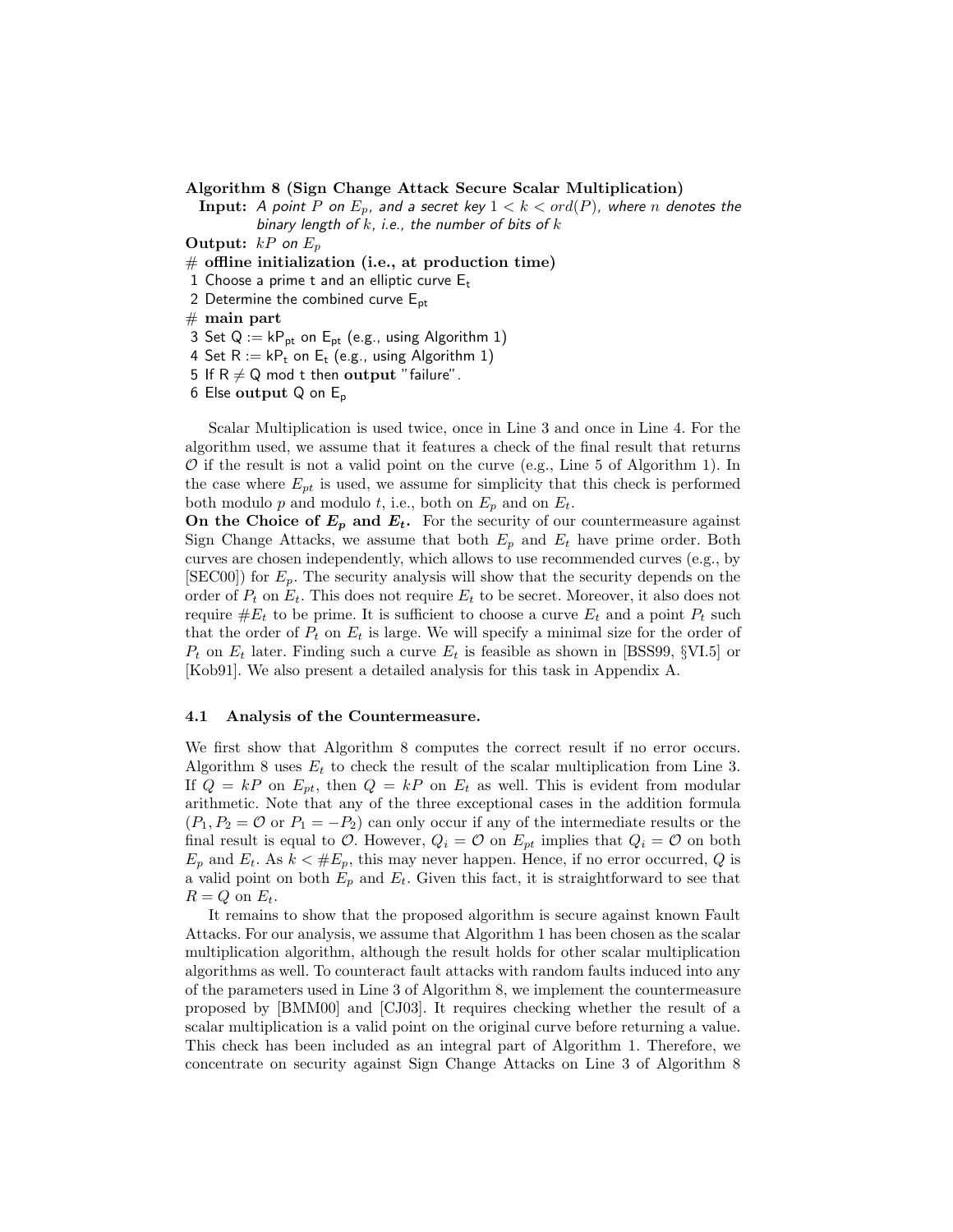only. Our analysis proves security against Sign Change Faults only, it does not provide a general security proof or security reduction. Research on fault attacks has not yet established a mathematical framework to allow general security claims.

We use the same fault model as in Section 3, i.e., a Sign Change Fault can be induced in any intermediate variable used by the scalar multiplication  $Q = kP$ on  $E_{pt}$ . Sign Change Faults can only be induced in points of elliptic curves, the scalar  $k$  cannot be attacked. Furthermore, we assume that only a single SCF can be induced during each computation of  $kP$ . We do not consider multiple attacks, as only correlated attacks in the same run of Algorithm 8 would yield an advantage for an adversary. However, such attacks are not a realistic scenario. The adversary can target a specific variable, e.g.,  $Q'_i$ , but he cannot target a specific iteration *i*. As we are interested to show that a faulty value is returned with negligible probability, we only need to investigate Sign Change Attacks on the computation in Line 3 of Algorithm 8. Attacks in Line 4 cannot yield a faulty output as Q is not changed by Line 4. We first investigate the basic requirement for an error to be undetected by the countermeasure in Line 5.

**Lemma 9 (Undetectable Sign Change Faults)** Let  $Q = kP_{pt}$  be the correct result of the scalar multiplication in Line 3 of Algorithm 8 and let  $\tilde{Q} = Q + \kappa_i \cdot P \neq Q$ be a faulty result from an attack on Line 3. Let  $r_t := \#E_t$  be the group order of  $E_t$ , assumed to be prime. The faulty result  $\dot{Q}$  passes by the detection mechanism in Line 5, iff  $r_t | \kappa_i$ .

*Proof.* Let R and Q denote the variables used in Algorithm 8. If  $r_t | \kappa_i$ , we have  $\kappa_i P = \mathcal{O}$  on  $E_t$ . Therefore, the test  $\mathsf{R} = \mathsf{Q}$  in Line 5 of Algorithm 8 yields  $kP_t =$  $Q + \mathcal{O}$  on  $E_t$ . As the correct result  $Q$  satisfies  $Q = kP_t$  on  $E_t$ , this would not trigger a "failure" output and the faulty value  $\tilde{Q}$  would be returned. As  $\tilde{Q} \neq Q$  on  $E_{pt}$  is assumed, we also have  $\tilde{Q} \neq Q$  on  $E_p$ . This case results in a faulty output.

If  $r_t$   $\land$   $\kappa_i$ , we must show that  $kP_t \neq \tilde{Q}$  on  $E_t$ . We know that for the correct value Q, it holds that  $\mathsf{R} = Q$  on  $E_t$ . If  $r_t \nmid \kappa_i$ , we have  $\kappa_i P \neq \emptyset$  on  $E_t$  because  $r_t$ is the prime group order. Therefore, the order of  $P$  is  $r_t$  as well. Consequently, we have  $R \neq Q = Q$  on  $E_t$  and the security alert in Line 5 is triggered.

Lemma 10 (Number of Undetectable Sign Change Faults) Let  $r_t$  be the group order of  $E_t$ , assumed to be prime. Let m be the blocksize used in Algorithm 3. Then a Sign Change Attack on Algorithm 8 needs a blocksize  $m \geq |\log(r_t)|$  to be successful. Moreover, at most  $(n-1)/|\log(r_t)|$  many undetectable faulty outputs exist.

*Proof.* Assume that a Sign Change Fault was induced into  $Q_i'$  for some i, resulting in a faulty output  $\tilde{Q}_1$ . By Equation (3), we have

$$
\tilde{Q}_1 = Q - 2H_{i+1}(k) = Q + \kappa_i P \quad \text{where} \quad \kappa_i := -2^{i+2} \sum_{j=i+1}^{n-1} k_j 2^{j-i-1}.
$$

We further assume that  $r_t | \kappa_i$ , i.e.,  $\tilde{Q}_1$  has not been detected as a faulty value according to Lemma 9. We now consider another faulty output  $\tilde{Q}_2 \neq \tilde{Q}_1$  collected by Algorithm 3. Let  $u \neq i$  denote the fault position, i.e.,  $\tilde{Q}_2 = Q + \kappa_u P$ .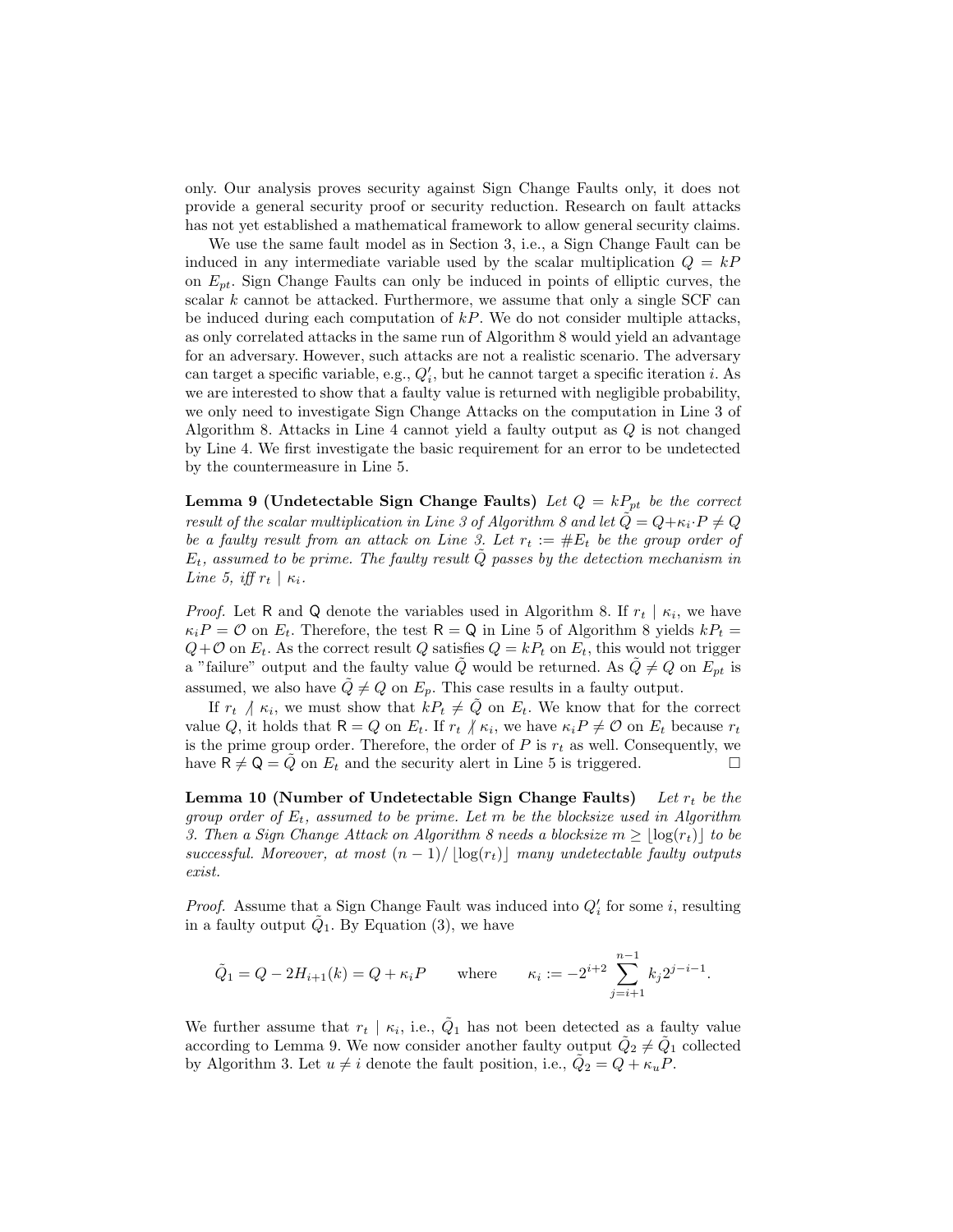We claim that for all u with  $|u - i| \leq \lfloor \log(r_t) \rfloor, u - i \neq 0$ , it holds that  $r_t \nmid \kappa_u$ . We consider the two cases  $u < i$  and  $u > i$ . For  $u < i$ , we have

$$
\kappa_u = -2^{u+2} \sum_{j=u+1}^{n-1} k_j 2^{j-u-1} = -2^{i+2} \sum_{j=i+1}^{n-1} k_j 2^{j-i-1} - 2^{u+2} \sum_{j=u+1}^i k_j 2^{j-u-1}
$$
  
=  $\kappa_i - 2^{u+2} \cdot \sigma_u$ , where  $\sigma_u := \sum_{j=u+1}^i k_j 2^{j-u-1}$ , (5)

and for  $u > i$ , we have

$$
\kappa_u = -2^{u+2} \sum_{j=u+1}^{n-1} k_j 2^{j-u-1} = \kappa_i + 2^{i+2} \cdot \rho_u, \text{ where } \rho_u := \sum_{j=i+1}^u k_j 2^{j-i-1}.
$$
 (6)

The value  $\tilde{Q}_2$  is only output if it is an undetectable fault that bypassed Line 5 of Algorithm 8. According to Lemma 9, this requires that  $r_t | \kappa_u$ . As we assume that  $r_t | \kappa_i$ , we need to analyze the case that  $r_t | \sigma_u$  and  $r_t | \rho_u$  respectively. We first investigate  $\sigma_u$ . Here, we have two cases: Either  $\sigma_u = 0$  or  $\sigma_u > 0$  over the integers. If  $\sigma_u = 0$  over the integers, we have  $\kappa_u = \kappa_i$  and  $\tilde{Q}_1 = \tilde{Q}_2$ . As this contradicts our assumption that  $\tilde{Q}_1 \neq \tilde{Q}_2$ , we may assume that  $\sigma_u$  is not equal to 0 over the integers. If the sum in Equation (5) is not equal to 0 over the integers, it absolute value must be at least as large as  $r_t$  in order to be a multiple of  $r_t$ .

Exactly the same consideration holds for  $\rho_u$ . Both  $|\sigma_u|$  and  $|\rho_u|$  are smaller than  $2^{|u-i|}$ . Therefore, we must have  $|u-i| > \lfloor \log(r_t) \rfloor$  in order to have a chance that the sums  $|\sigma_u|$  and  $|\rho_u|$  are larger than or equal to  $r_t$ . Otherwise, we cannot have  $r_t | \kappa_i$  and  $r_t | \kappa_u$ .

Algorithm 3 recovers bits in blocks of at most  $m$  bits. If it has found a valid test pattern, it starts at the position immediately following that test pattern and tries to recover the next block of length m starting at this position. If  $m < |\log(r_t)|$ , the arguments above shows that in this block there cannot be a faulty output  $\dot{Q}$ in the list of collected faulty outputs that satisfies the verification step. Therefore, Algorithm 3 needs a minimal blocksize of  $m = \lfloor \log(r_t) \rfloor$  in order to be able to reconstruct another faulty output  $\ddot{Q}$ .

As the fault positions of two undetected faulty outputs  $\tilde{Q}_1$  and  $\tilde{Q}_2$  are at least  $\lfloor \log(r_t) \rfloor$  bits away from each other, we have a maximum of  $(n-1)/ \lfloor \log(r_t) \rfloor$  many different faulty outputs in the set collected by Algorithm 3. different faulty outputs in the set collected by Algorithm 3.

Lemma 10 shows that the proposed algorithm secures the scalar multiplication algorithm against the new Sign Change Faults if the group order of  $#E_t$  is large enough. A group order of  $#E_t > 2^{80}$  guarantees that the required block size of  $m > 80$  exceeds the acceptable amount of offline work significantly. For many practical applications,  $#E_t > 2^{60}$  should already be enough.

The computational overhead is acceptable. Line 3 requires computations with  $30 - 40\%$  larger moduli (for  $l(p) = 192$  and  $l(t) = 60 - 80$ ), Line 4 requires a scalar multiplication on a considerably smaller curve with the scalar factor k mod  $#E_t$ , which is considerably smaller than  $k$ .

As the computations in Line 3 prohibit the use of inversions, projective coordinates must be used. We have stated our results for the basic version of projective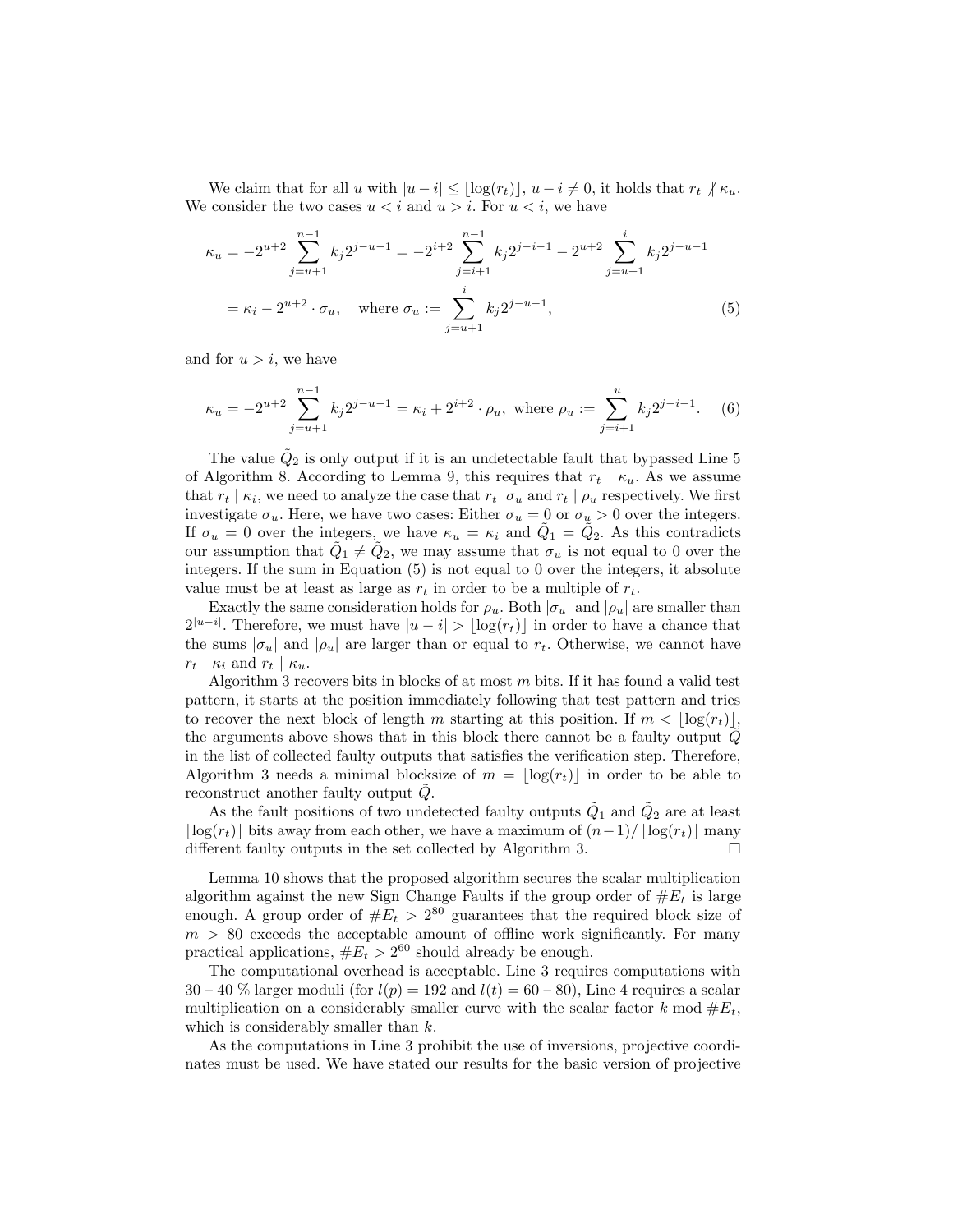coordinates but other weighted projective representations such as Jacobian or Hessian representations will do just as well.

It has been noted in the literature that it is desirable to eliminate single points of failure ([YKLM03], [BOS03]). The explicit check proposed in Line 5 uses the zero flag as a single point of failure. However, one could easily modify the algorithm to use "infective computations" as defined in [YKLM03]. Lines 4, 5 and 6 would be replaced by

4 Set  $R := (1/k \mod r_t) \cdot Q - P$  on  $E_t$  (using Algorithm 1) 5 Set  $c := R[x] + R[y]$ 6 Set  $S := cQ$  on  $E_p$  (using Algorithm 1) 7 Output S

## 5 Realization of Sign Change Attacks

At first sight, a Sign Change Attack does not seem to be easily performed in a general setting. A random change of the y-coordinate cannot hope to yield  $-y$ with non-negligible probability. However, there exist several special yet common settings, where Sign Change Faults can be realized. We will give examples for attacks on NAF-based variants of the scalar multiplication algorithm as well as examples for attacks on certain properties of the crypto co-processor. The latter attacks can be applied to any variant of repeated doubling.

We first show that any NAF based variant of the repeated doubling algorithm is susceptible to Sign Change Faults. As noted before, these variants are often used in modern smartcards.

The most direct attack on the NAF is to induce a SCF in one of the signed digits of the recoded scalar k. I.e., change of  $-1$  to  $+1$  and vice versa, whereas a 0 is not changed at all. Although there exist compact representations of signed-digit representations, cf. [JT01a], the most popular encoding described in [JY00] admits a straightforward bit-flip attack. Note that an attacker being able to carry out the attacks described in [SA02] or [QS02] has no difficulties to induce the formerly sketched SCF on the recoded  $k$ .

Another conceivable way to attack the NAF is offered by the fact that any NAFbased algorithm has to incorporate a conditional branch, where for secret key bit  $k_i = 1$  an addition is performed and for secret key bit  $k_i = -1$ , a subtraction is performed. Currently, a whole zoo of physical attacks is available that targets such conditional decisions, e.g., power spikes or clock glitches ( $[BCN^+04]$ ,  $[ABF^+02]$ , [AK96], [AK97], [KK99]). These attacks aim at forcing the conditional statement to choose the wrong branch. In our case, choosing the wrong branch means to add  $-P$ instead of P or vice versa. This results in a transient Sign Change Fault induced into P as described in Section 3.2. This attack is also valid for more sophisticated NAFbased repeated doubling variants, which aim to secure the basic scheme against power and timing attacks, e.g., by using dummy operations.

Besides attacking the scalar multiplication algorithm on a high level, Sign Change Faults can also be realized by attacking the addition and multiplication procedures, which are used to compute point coordinates. One practical scenario for this attack relies on the internal functionality of many real-world embedded crypto co-processors supporting modular arithmetic, cf. [HP98] and [BOPV03]. Namely,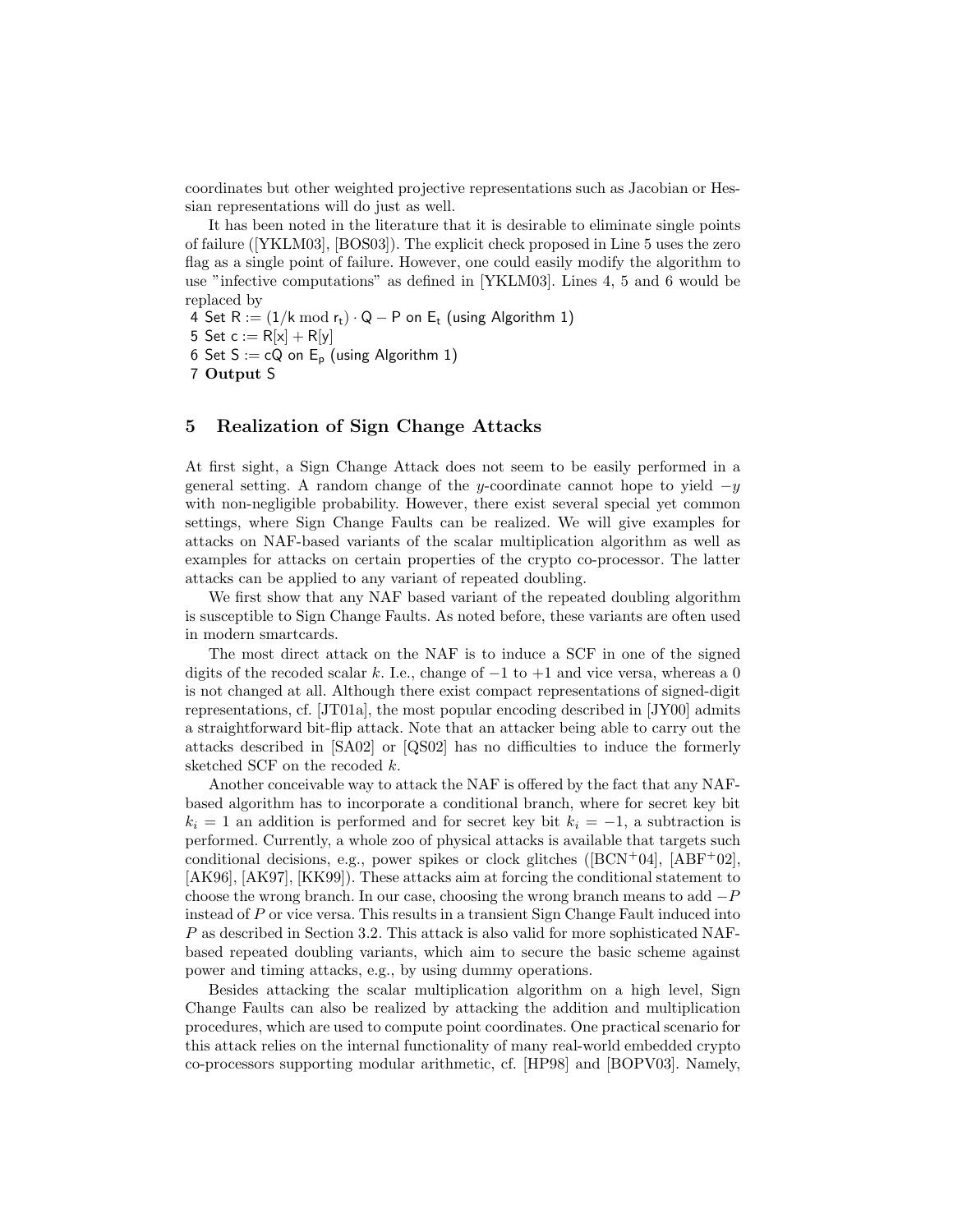in order to speed up the time-critical modular multiplication operation, they most often also rely on the non-adjacent form, cf. [Boo51], [Mac61], and [Kor93]. For practicability issues most often only the classical 2-NAF recoding is used. In this setting, also NAFs are used. However, this time, it is not the secret scalar  $k$ , which is transformed into NAF, but factors used during the computation of  $P_1 + P_2$  for two elliptic curve point  $P_1$  and  $P_2$  (see below). Therefore, this attack also applies to variants of the repeated doubling algorithm, which are not based on the NAF of the secret scalar multiplier  $k$ .

The crucial point that we are exploiting here is that any efficient implementation of the NAF must provide special hardware to handle negative numbers, i.e., being able to compute the 2th complement of any register used as a multiplicand without time delay. Actually, considering the prototypical architecture of such an embedded crypto-co-processor, cf. [BOPV03] and [Sed87], this task is trivial to solve. Namely, simply invert every bit send to the long integer arithmetic unit (ALU) and additionally add +1. Note that providing this functionality is a must for the modulus register in order to implement the underlying modular multiplication algorithm efficiently, cf. [BOPV03], [Sed87], [WQ90], [Bar96] or [Mon85]. Given this functionality, it can be used for an attack.

We consider such a crypto co-processor, cf. [Sed87], adding simultaneously at least three different operands with a possible sign change in one single instruction. Changing the value of an operand to its negative, i.e., to its 2th complement, one usually needs to change only one single bit among the control signals of the corresponding ALU. This is due to the fact that the ALU of most crypto coprocessors is, as already explained above, designed to handle automatically the 2th complement of any operand. Here, a fault attack can be mounted that results in an SCF.

For concreteness, let us consider the projective addition formulas, cf. [BSS99], [IEE98], for points  $P_0 = (X_0 : Y_0 : Z_0)$ ,  $P_1 = (X_1 : Y_1 : Z_1)$ :

$$
U_0 := X_0 Z_1^2, \t S_0 := Y_0 Z_1^3, \t U_1 := X_1 Z_0^2, \t S_1 := Y_1 Z_0^3,
$$
  
\n
$$
W := U_0 - U_1, \t R := S_0 - S_1, \t T := U_0 + U_1, \t M := S_0 + S_1,
$$
  
\n
$$
Z_2 := W Z_0 Z_1, \t X_2 := R^2 - T W^2, \t V := T W^2 - 2X_2, \t 2Y_2 := VR - MW^3,
$$

and for doubling the point  $P_1 = (X_1 : Y_1 : Z_1)$ :

$$
M := 3X_1^2 + AZ_1^4, \t Z_2 := 2Y_1Z_1, \t S := 4X_1Y_1^2,
$$
  
\n
$$
X_2 := M^2 - 2S, \t T := 8Y_1^4, \t Y_2 := M(S - X_2) - T.
$$

Here it becomes clear, that lots of load/store or exchange instructions are needed to realize this formulas involving the original points  $P_0$  and  $P_1$ . For example, an implementation could use  $Y_0$  or  $Y_1$  via previous load/store or exchange instructions as a multiplicand in the modular multiplications to compute  $S_0$ ,  $S_1$ ,  $Z_2$ , or T. The attack on  $Q_i'$  described in Section 3 can be realized by attacking  $Y_0$  during the computation of  $S_0$ . During this preparing load/store or exchange instruction, the corresponding value must go through the ALU. While executing this operation, the handled value is susceptible to an SCF as only a single bit among the control signals must be changed to load/store or exchange the value in its target multiplicand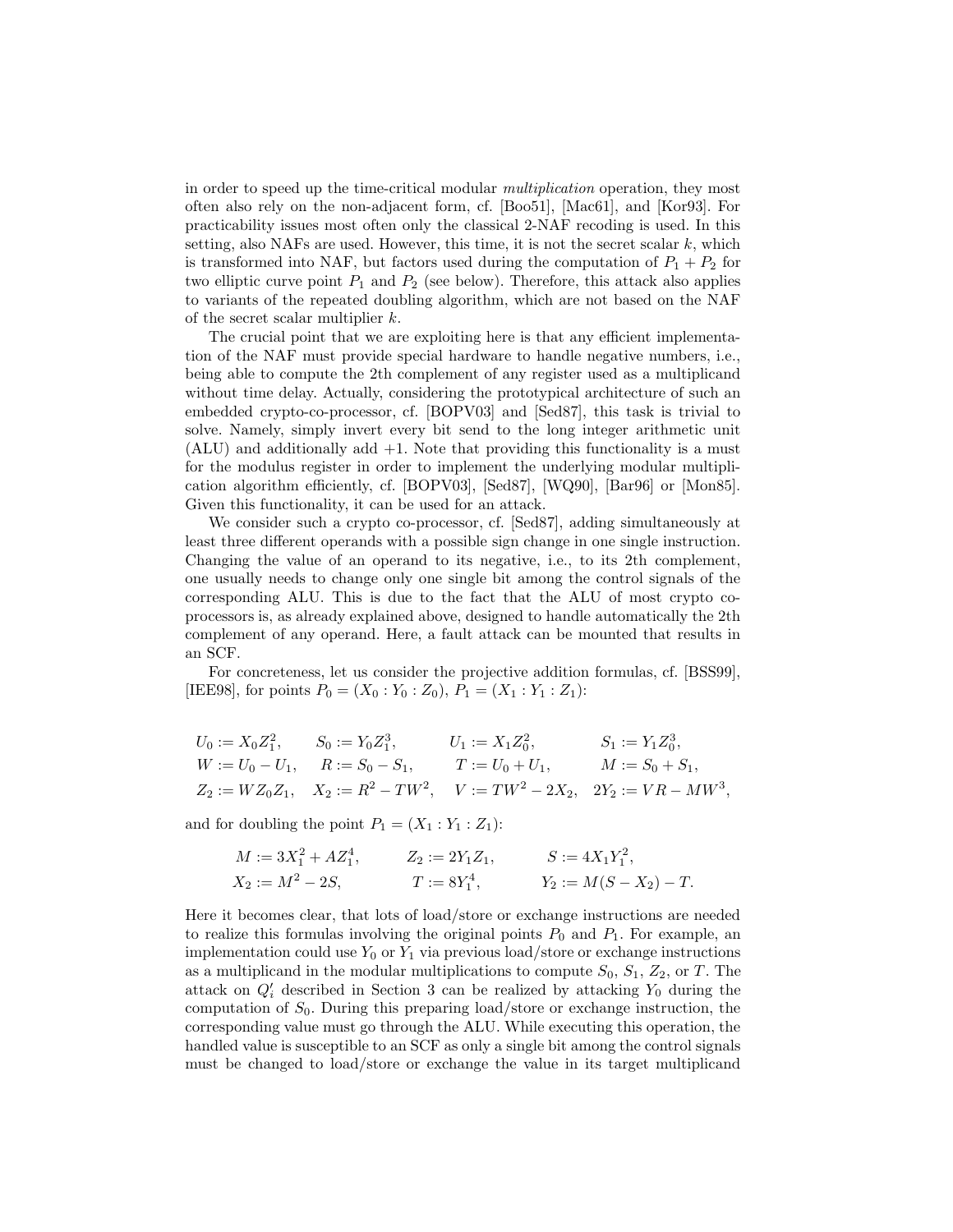register to  $-Y_0$  or  $-Y_1$ . This yields an SCF by changing one single control signal. Note that  $[BCN+04]$  actually describes how to implement such attacks in practice.

All attack settings introduced above can be further relaxed, taking into account that the device will check whether the final output is a valid point on the curve or not to defend against attacks described in [BMM00] and [CJ03]. In this case, attacks which change single bits with an acceptably high probability, e.g., byte faults, can be used, because unsuccessful attacks are winnowed by this final check.

## 6 Conclusions and Open Problems

The Sign Change Attack has been shown to be a practical attack with a high success probability, especially for NAF-based repeated doubling algorithms. Current and future cryptosystems based on elliptic curves must be guarded against this type of attacks carefully. As a first step in this direction, a new secure algorithm is presented that withstands Sign Change Attacks with acceptable computational overhead. Attack and countermeasure have been presented in the context of projective coordinates and elliptic curves defined over prime fields. However, both attack and countermeasure also apply to other commonly used representations and defining fields.

Interestingly, the Sign Change Attack presented in this paper does not apply to elliptic curves of characteristic 2. It is an open problem to extend our attack to elliptic curves of characteristic 2.

The results from Section 5 show that the most efficient solutions often pay their performance advantage with security, just like in the case of CRT-RSA [BDL01]. Since Montgomery's version is secure, our attack strengthens the claim from [JY03], that the "Montgomery ladder may be a first-class substitute of the celebrated square-and-multiply algorithm". It is an open problem whether it is possible to successfully attack the Montgomery method where the y-coordinate is not used in a way such that faulty results are created which are valid points on the curve.

## References

- [ABF<sup>+</sup>02] C. Aumüller, P. Bier, W. Fischer, P. Hofreiter, and J.-P. Seifert, Fault attacks on RSA with CRT: Concrete results and practical countermeasures, CHES 2002, LNCS, vol. 2523, Springer-Verlag, 2002, pp. 260–275.
- [AK96] R. J. Anderson and M. G. Kuhn, Tamper resistance a cautionary note, Proceedings of the Second USENIX Workshop on Electronic Commerce, USENIX Association, 1996, pp.  $1 - 11$ .
- [AK97] R. J. Anderson and M. G. Kuhn, Low cost attacks on tamper resistant devices, Security Protocols, 5th International Workshop, Paris, France, April 7-9, 1997, LNCS, vol. 1361, Springer-Verlag, 1997, pp. 125–136.
- [Bar96] P. Barrett, Implementing the Rivest Shamir and Adleman public key encryption algorithm on a standard digital signal processor, CRYPTO'86, LNCS, vol. 263, Springer-Verlag, 1996, pp. 311–323.
- [BCN<sup>+</sup>04] H. Bar-El, H. Choukri, D. Naccache, M. Tunstall, and C. Whelan, The sorcerer's apprentice guide to fault attacks, Cryptology ePrint Archive, Report 2004/100, 2004, http://eprint.iacr.org/2004/100.pdf.
- [BDL01] D. Boneh, R. A. DeMillo, and R. J. Lipton, On the importance of eliminating errors in cryptographic computations, J. Cryptology 14 (2001), no. 2, 101–119.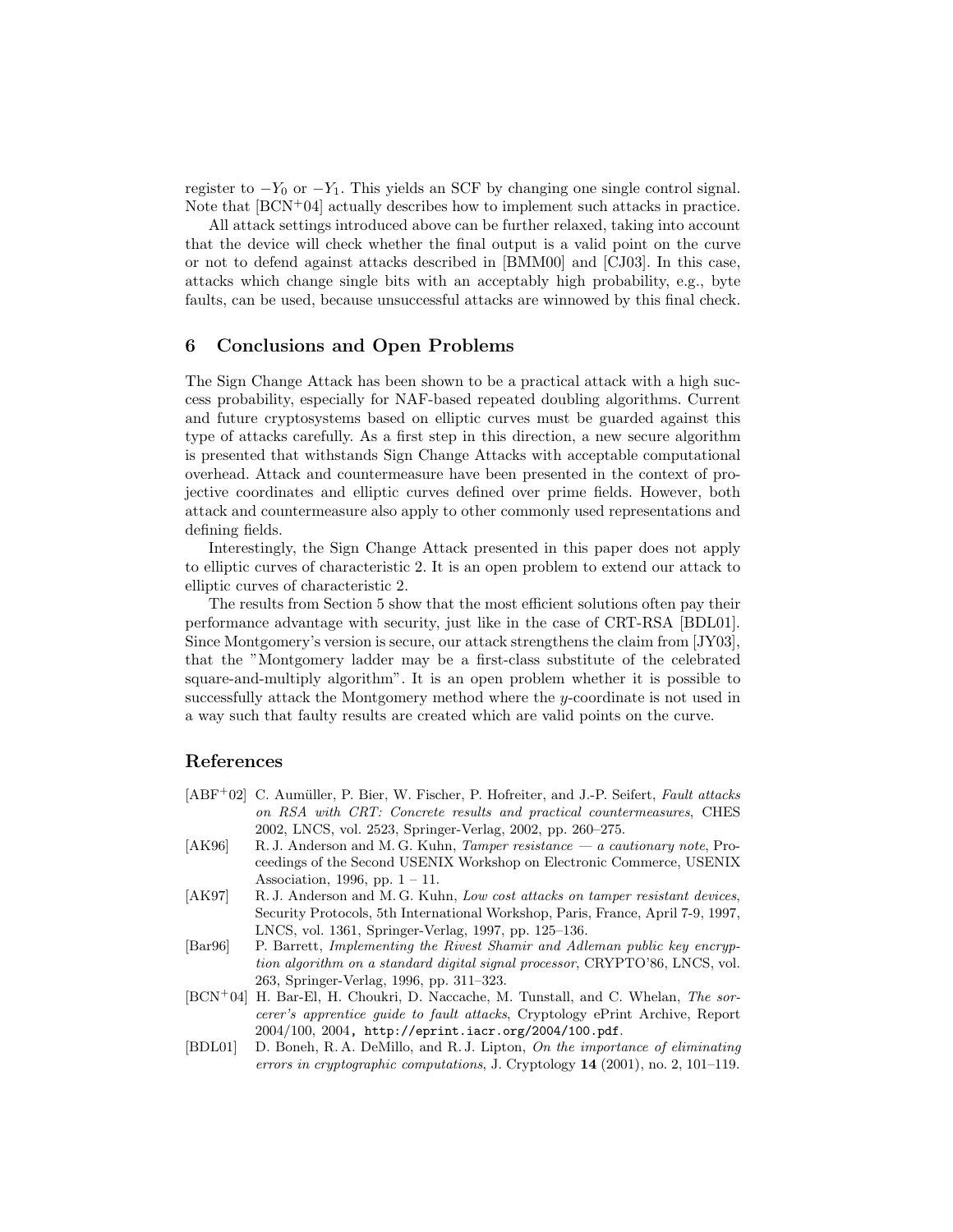- [BMM00] I. Biehl, B. Meyer, and V. Müller, *Differential fault attacks on elliptic* curve cryptosystems, CRYPTO 2000, LNCS, vol. 1880, Springer-Verlag, 2000, pp. 131–146.
- [Boo51] A. D. Booth, A signed binary multiplication technique, Quart. Journ. Mech. and Applied Math. IV (1951), no. 2, 236–240.
- [BOPV03] L. Batina, S.B. Ors, B. Preneel, and J. Vandewalle, *Hardware architectures* for public key cryptography, The VLSI Journal (2003), no. 34, 1–64.
- [BOS03] J. Blömer, M. Otto, and J.-P. Seifert, A new CRT-RSA algorithm secure against bellcore attacks, CCS 2003, ACM SIGSAC, ACM Press, 2003, pp. 311– 320.
- [BSS99] I. Blake, G. Seroussi, and N. Smart, Elliptic curves in cryptography, London Mathematical Society Lecture Note Series, vol. 265, Cambridge University Press, 1999.
- [CJ03] M. Ciet and M. Joye, Elliptic curve cryptosystems in the presence of permanent and transient faults, Cryptology ePrint Archive, Report 2003/028, 2003, http://eprint.iacr.org/2003/028.pdf.
- [CMO98] H. Cohen, A. Miyaji, and T. Ono, Efficient elliptic curve exponentiation using mixed coordinates, ASIACRYPT'98, LNCS, vol. 1514, Springer-Verlag, 1998, pp. 51–65.
- [Cor99] J.-S. Coron, Resistance against differential power analysis for elliptic curve cryptosystems, CHES'99, LNCS, vol. 1717, Springer-Verlag, 1999, pp. 292–302.
- [Deu41] M. Deuring, Die Typen der Multiplikatorenringe elliptischer Funktionenkörper, Abh. Math. Sem. Hansischen Univ. 41 (1941), 197–272.
- [GG99] J. von zur Gathen and J. Gerhard, Modern computer algebra, Cambridge University Press, 1999.
- [GK86] S. Goldwasser and J. Kilian, Almost all primes can be quickly certified, Proc. 18th STOC (1986), 316–329.
- [HP98] H. Handschuh and P. Pailler, Smart card crypto-coprocessors for public-key cryptography, Proc. of CARDIS '98, LNCS, vol. 1820, Springer-Verlag, 1998, pp. 372–379.
- [IEE98] IEEE P1363/D3 (Draft Version 3), Standard specifications for public key cryptography, May 1998.
- [IT03] T. Izu and T. Takagi, Exceptional procedure attack on elliptic curve cryptosystems, PKC 2003, LNCS, vol. 2567, Springer-Verlag, 2003, pp. 224–239.
- [JT01a] M. Joye and C. Tymen, Compact encoding of non-adjacent forms with applications to elliptic curve cryptography, CHES 2001, LNCS, vol. 2162, Springer-Verlag, 2001, pp. 377–390.
- [JT01b] M. Joye and C. Tymen, Protections against differential analysis for elliptic curve cryptography — an algebraic approach, CRYPTO 2001, LNCS, vol. 2162, Springer-Verlag, 2001, pp. 377–390.
- [JY00] M. Joye and S. M. Yen, *Optimal left-to-right binary signed-digit recoding*, IEEE Trans. on Computers 49 (2000), no. 7, 740–748.
- [JY03] M. Joye and S.-M. Yen, The montgomery powering ladder, CHES 2002, LNCS, vol. 2523, Springer-Verlag, 2003, pp. 291–302.
- [KK99] O. Kömmerling and M. G. Kuhn, *Design principles for tamper-resistant smart*card processors, Proceedings of the USENIX Workshop on Smartcard Technology — Smartcard '99, USENIX Association, 1999, pp. 9–20.
- [Kob91] N. Koblitz, Constructing elliptic curve cryptosystems in characteristic 2, CRYPTO'90, LNCS, vol. 537, Springer-Verlag, 1991, pp. 156–167.
- [Kor93] I. Koren, Computer arithmetic algorithms, Prentice-Hall, 1993.
- [Len87] H.W. Lenstra, Jr., Factoring integers with elliptic curves, Annals of Mathematics 126 (1987), 649–673.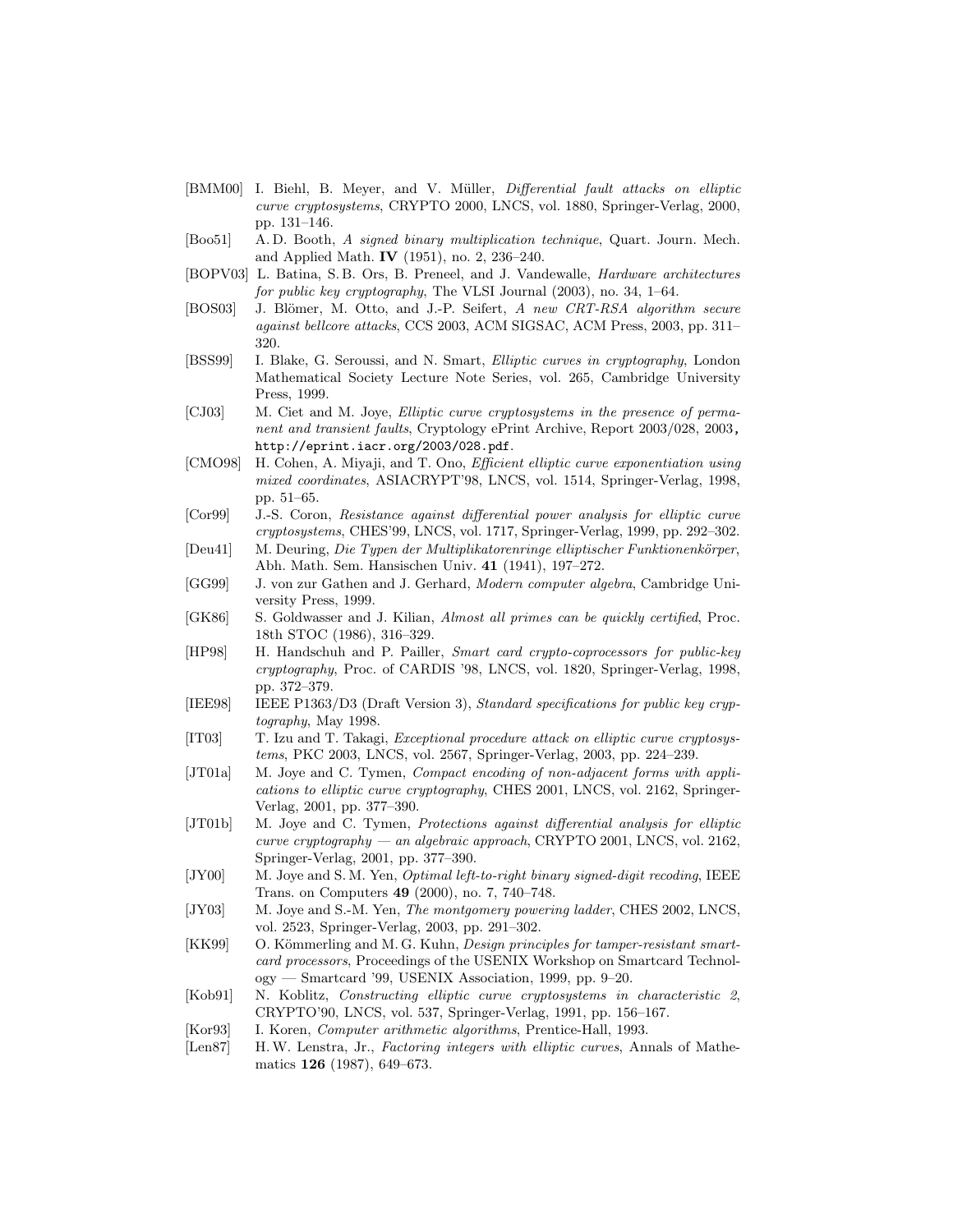- [Mac61] O.L. MacSorley, *High-speed arithmetic in binary computers*, Proceedings of the IRE 49 (1961), no. 1, 67–91.
- [MO90] F. Morain and J. Olivos, Speeding up the computations on an elliptic curve using addition-subtractions chains, Theoretical Informatics and Applications (1990), no. 24, 531–543.
- [Mon85] P.L. Montgomery, *Modular multiplication without trial division*, Math. Comp. (1985), no. 44, 519–521.
- [Mon87] P.L. Montgomery, Speeding the Pollard and elliptic curve methods of factorization, Mathematics of Computation 48 (1987), no. 177, 243–264.
- [OT04] K. Okeya and T. Takagi, SCA-resistant and fast elliptic scalar multiplication based on wNAF, IEICE Trans. Fundamentals  $E87-A$  (2004), no. 1, 75–84.
- [QS02] J.-J. Quisquater and D. Samyde, Eddy current for magnetic analysis with active sensor, Proceedings of Esmart 2002, 2002.
- [Rei60] G. W. Reitwiesner, Binary arithmetic, Advances in Computers (1960), no. 1, 231–308.
- [SA02] S. Skorobogatov and R. Anderson, Optical fault induction attacks, CHES 2002, LNCS, vol. 2523, Springer-Verlag, 2002, pp. 2–12.
- [Sch95] R. Schoof, *Counting points on elliptic curves over finite fields*, J. Théorie des Nombres de Bordeaux (1995), no. 7, 219–254.
- [SEC00] Standards for Efficient Cryptography Group (SECG), SEC 2: Recommended elliptic curve domain parameters, 2000, http://www.secg.org/collateral/ sec2\_final.pdf.
- [Sed87] H. Sedlak, *The RSA cryptography processor*, EUROCRYPT'87, LNCS, vol. 304, Springer-Verlag, 1987, pp. 95–108.
- [Sha99] A. Shamir, Method and apparatus for protecting public key schemes from timing and fault attacks, 1999, US Patent No. 5,991,415, Nov. 23, 1999.
- [Sil00] J. H. Silverman, The arithmetic of elliptic curves, Graduate Texts in Mathematics, vol. 109, Springer-Verlag, 2000.
- [WQ90] D. de Waleffe and J.-J. Quisquater, CORSAIR, a smart card for public-key cryptosystems, CRYPTO '90, LNCS, vol. 537, Springer-Verlag, 1990, pp. 503– 513.
- [YKLM03] S.-M. Yen, S. Kim, S. Lim, and S.-J. Moon, RSA Speedup with Chinese Remainder Theorem Immune against Hardware Fault Cryptanalysis, IEEE Transactions on Computers 52 (2003), no. 4, 461–472.

## A On Choosing  $E_t$  with Prime Order

For the security of our countermeasure against Sign Change Attacks, we assume that both  $E_p$  and  $E_t$  have prime order. We assume that  $E_p$  and P are chosen first, which allows to use recommended curves (e.g., by [SEC00]). Afterwards, we choose  $E_t$  by choosing a triplet  $(A_t, x_t, y_t) \in \mathbb{Z}_t^3$  uniformly at random until the curve  $E_t$  defined by that triplet has prime order. The order of such a curve  $E_t$  can be determined in polynomial time using Schoof's Algorithm [Sch95]. This curve  $E_t$  with  $B_t := y_t^2 - x_t^3 - A_t x_t \mod t$  and the point  $P_t = (x_t : y_t : 1)$  is used to compute the combined curve  $E_{pt}$  and to check the result in Line 5 of Algorithm 8. The security analysis has shown that the security depends on the order of  $P_t$  on  $E_t$ . This does not require  $E_t$  to be secret. Moreover, it also does not require  $\#E_t$ to be prime. It is sufficient to choose a curve  $E_t$  and a point  $P_t$  such that the order of  $P_t$  on  $E_t$  is large. A minimal size for the order of  $P_t$  on  $E_t$  has been specified in Section 4.1.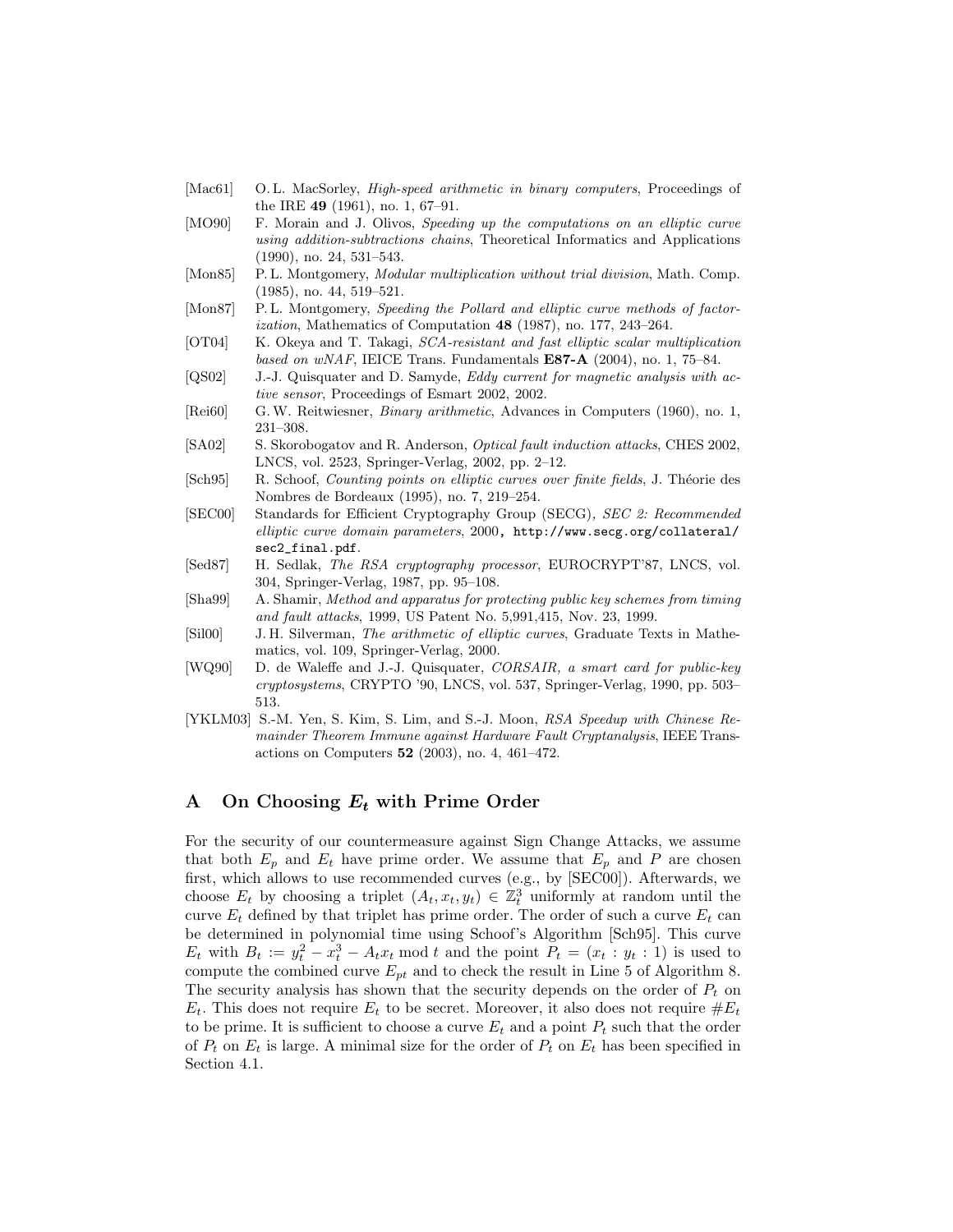Based on the following widely accepted conjecture, choosing  $\#E_t$  as a prime is practical. Our conjecture is implied by the well-known Cramer's conjecture, stating that  $\pi(x + \log^2(x)) - \pi(x) > 0$  for x sufficiently large [GK86]. Here,  $\pi(x)$  is the prime counting function. Our conjecture has been introduced in a similar setting by Goldwasser and Kilian [GK86].

Conjecture 11 (Number of Primes in the Hasse Interval) There exist constants  $c_1, c_2 > 0$  such that

$$
\pi(t+2\sqrt{t}) - \pi(t-2\sqrt{t}) \ge \frac{c_2\sqrt{t}}{\log^{c_1}(t)}.
$$

The following theorem states that we can find a small curve  $E_t$  with prime order efficiently if Conjecture 11 holds.

Theorem 12 (Choosing  $E_t$  with Prime Order) Let  $(A_t, x_t, y_t) \in \mathbb{Z}_t^3$  be chosen uniformly at random.  $(A_t, x_t, y_t)$  defines the curve  $E_t$  as  $E_t : y_t^2 z_t \equiv x_t^2 +$  $A_t x_t z_t^2 + B_t z_t^3$  mod t where  $B_t := y_t^2 - x_t^3 - A_t x_t$  mod t. If Conjecture 11 is true, then there exists a constant  $c > 0$  such that the probability that  $E_t$  defined by  $(A_t, x_t, y_t) \in \mathbb{Z}_t^3$  has prime order is at least

$$
\frac{c \cdot c_2}{\log^{1+c_1}(t)},
$$

where  $c_1, c_2$  are as in Conjecture 11.

*Proof.* Given a triplet  $(A_t, x_t, y_t) \in \mathbb{F}_t^3$ , we want to determine the probability that the curve  $E_t$  defined by this triplet has prime order. As the parameter  $A_t$  is given and  $x_t$  and  $y_t$  define a point  $P = (x_t : y_t : 1)$  on the curve,  $E_t$  is uniquely defined. As  $z_t = 1$ , the missing curve parameter  $B_t$  can easily be computed as  $B_t = y_t^2 - x_t^3 - A_t x_t \text{ mod } t.$ 

 $E_t$  is a valid elliptic curve only if the discriminant is non-zero, i.e., if  $gcd(4A_t^3 +$  $27B_t^2$ , t) = 1. The chance that a triplet yields this case is negligible: There are  $t^2-t$ different curves over  $\mathbb{F}_t$ , each of which contains at least  $t - 2\sqrt{t}$  many points. As the curve is uniquely defined if  $A_t$  and any of its points  $P_t$  are fixed, there are at least  $(t^2 - t) \cdot (t - 2\sqrt{t})$  many valid triplets. As there are  $t^3$  triplets in  $\mathbb{F}_t^3$  altogether, we have

$$
\Pr[(A_t, x_t, y_t) \text{ yields a valid curve } E_t] \ge \frac{(t^2 - t) \cdot (t - 2\sqrt{t})}{t^3}
$$

$$
= 1 - \left(\frac{2}{\sqrt{t}} + \frac{1}{t} - \frac{1}{t\sqrt{t}}\right) \ge 1 - \frac{3}{\sqrt{t}}.
$$

As this probability is negligibly far from 1, we will assume that all  $t^3$  triplets define valid curves for simplicity. By Hasse's Theorem, we know that all possible group orders lie in the interval  $[t+1-2\sqrt{t}, t+1+2\sqrt{t}]$ , cf. [Sil00]. The theorem of Deuring (cf. [Len87] or [Deu41]) states that there exists a constant  $c' > 0$  such that there are at least  $c \cdot (t\sqrt{t})/\log(t)$  many elliptic curves for every given group order. This shows that the group orders are almost evenly distributed over all possible curves up to a factor of  $1/\log(t)$ . Among the  $4\sqrt{t}+1$  possible group orders, there are